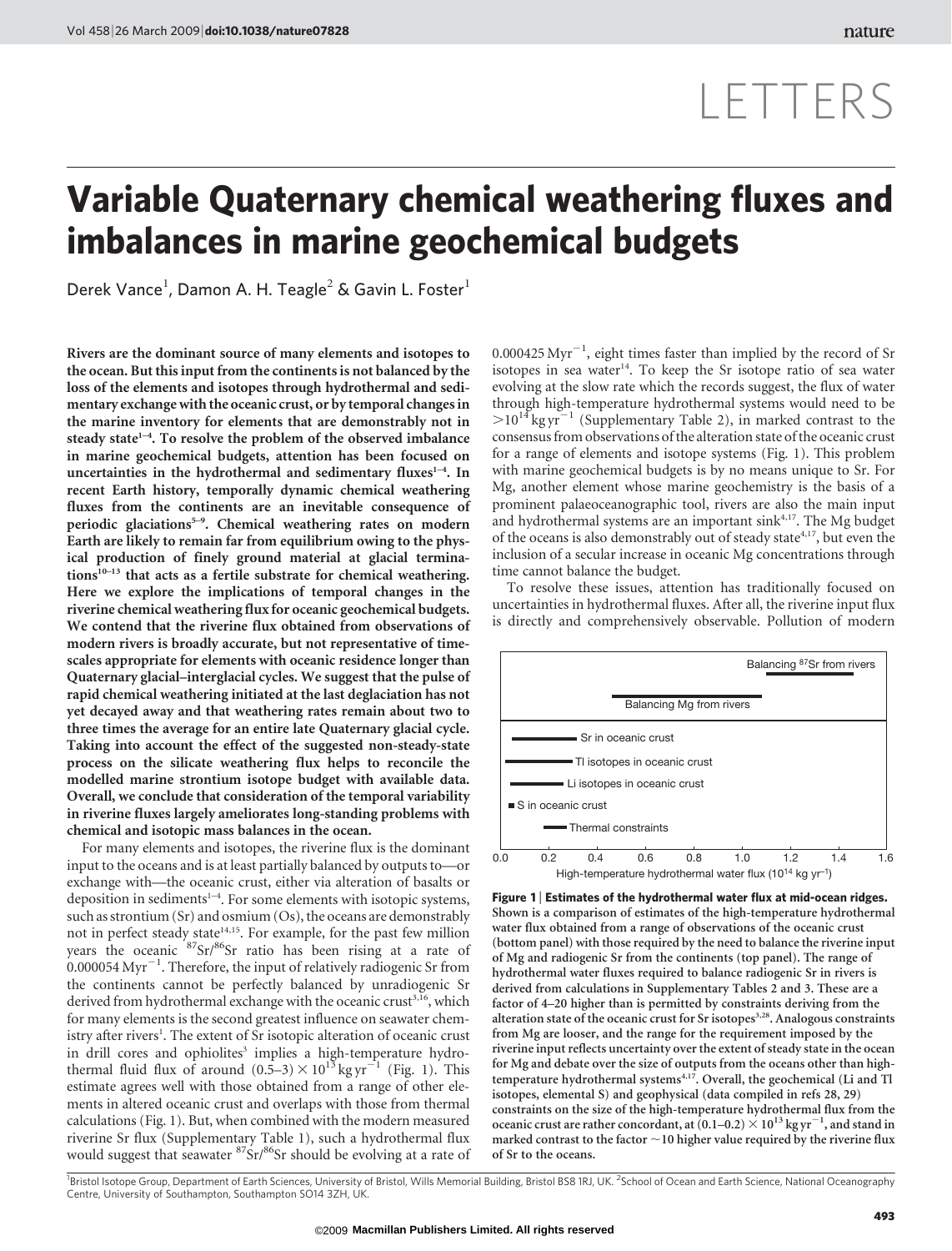rivers is significant for many elements but not for the main cations at the magnitude of interest here<sup>18</sup>. A potentially more serious issue is the inherent temporal variability of rivers<sup>2,16</sup>, and the possibility that the extensive database for Sr and its isotopes in modern rivers does not accurately yield a global Sr flux to the oceans. However, although major rivers show pronounced seasonality, recent data suggest that the required hydrothermal flux is sensitive only at the 10–15% level to plausible variations in the global riverine flux (Supplementary Tables 1 and 2). The initial conclusion, that the modern riverine Sr flux requires an unrealistically high hydrothermal flux ( $>$ 10<sup>14</sup> kg yr<sup>-1</sup>), around an order of magnitude higher than independent estimates, therefore appears robust. We contend that the riverine flux obtained from observations of modern rivers is broadly accurate, but that it is not representative of timescales of  $10^5$ – $10^7$  years, those appropriate for an element with an oceanic residence time much longer than Quaternary glacial–interglacial cycles.

About 25–30% of the currently ice-free continental area was covered by large ice sheets during the Quaternary glacial periods, including the Last Glacial Maximum 18 kyr ago<sup>19</sup>. Chemical weathering rates underneath the dry-based late Quaternary ice sheets were near negligible<sup>20</sup>. In contrast, glacial and ice sheet physical weathering rates are very high<sup>10,20</sup>; they are estimated to be 10 times greater than without Northern Hemisphere glaciation<sup>10</sup>. The demise of the continental ice sheets at glacial terminations leaves behind large amounts of fresh, finely ground rock in young moraines and soils that provide fertile substrates for chemical weathering. High deglacial physical weathering rates are not confined to high latitudes. In the European Alps, a 12–20-fold increase in sediment delivery to peri-Alpine valleys and lakes<sup>13</sup> occurred 17-11 kyr ago, and is related to dispersal of glacially-ground sediment due to increased melt water and wetter conditions immediately postglacial. Huge amounts of sediment were delivered to the Ganges floodplain from the Himalaya between 11 and 7 kyr ago<sup>12</sup>, with sediment storage increasing 10 times. This latter phenomenon was driven by the early Holocene peak in monsoonal precipitation<sup>12</sup>, rather than changes in glacial coverage, and there is evidence for a global expression of this phenomenon in the period after about 10 kyr ago<sup>11</sup>.

Field and laboratory observations suggest that newly produced fine-grained material is highly reactive when initially exposed to agents of chemical weathering, but that rates decrease dramatically with time (Fig. 2). The slope of the power law relationship between weathering rate and exposure time for post-glacial soils<sup>5</sup> is similar to that obtained from laboratory experiments on Panola granite<sup>21</sup> and to recent field studies of Hawaiian basalt flows<sup>22</sup> (Fig. 2). It is important to note that for both granitic and basaltic lithologies, and for climatic regimes ranging from cold to tropical, the dependence of weathering rate on substrate age is the same, despite variations in absolute weathering rate. These experiments and observations refer only to silicates. In principle, similar processes could occur with carbonate weathering, but the orders of magnitude faster reaction kinetics for calcite dissolution relative to silicates<sup>20</sup> suggest that carbonate dissolution is much closer to keeping pace with physical grinding. Here we follow others<sup>19</sup> in assuming that carbonate weathering rates remain more or less constant (except on carbonate shelves exposed during sea-level low-stands: see below), and keep pace with environmental change, through glacial–interglacial cycles.

Using the relationship between soil age and silicate weathering rate (Fig. 2), we can estimate the effect of increased high-latitude chemical weathering over the last glacial cycle (Fig. 3a). This indicates that the pulse of rapid chemical weathering initiated at the last deglaciation (18 kyr ago) has not yet decayed away and rates remain about twice the average for an entire late Quaternary glacial cycle. This is supported by measured weathering rates in the drainage basins of two major Canadian rivers, the Mackenzie and the St Lawrence<sup>23</sup>, whose dissolved load suggests a modern weathering rate that is 3–4 times higher than the long-term model rate.

These high modern, relative to long-term, weathering rates are also supported by a range of studies on the modern chemistry of major



Figure 2 | Dependence of chemical weathering on substrate age. Diamonds, measured chemical depletion rates for a sequence of soils developed on moraines of varying age deposited by retreating glaciers/icesheets in Wyoming<sup>5</sup>. The data conform to a power law relationship, with instantaneous weathering rate at any time t subsequent to exposure from beneath the ice being given by the solid line ( $50t^{-0.71}$ ). Laboratory data on the weathering rate of Panola granite<sup>21</sup> (double-headed arrow, absolute rates depend on starting experimental surface area, exponent  $= -0.61$ ), as well as recent data for a series of Hawaiian basaltic lavas<sup>22</sup> (averages and ranges across a range of precipitation conditions given by squares and vertical bars, exponent  $= -0.61$ ) yield relationships between time-integrated weathering rate and substrate age that are very similar to the Wyoming data. The similarity in the slopes of these relationships suggests a dependence of weathering rate on substrate age that is common across climatic regimes and silicate lithologies, despite a two orders of magnitude variation in absolute weathering rates that is dependent on climate and lithology.

drainage basins, particularly U–Th isotope investigations that often point to departures from steady state in the past 5–20 kyr (data compiled in ref. 9). Moreover, oceanic Pb isotopes have recently provided further support for substantial glacial–interglacial changes in silicate weathering on the continents<sup>8</sup>. Other evidence substantiates suggestions of non-steady-state chemical weathering in some drainage basins not directly affected by glaciation<sup>9</sup>. U-Th isotopes in rivers draining the Andes have, for example, been out of steady state for between 4 and 20 kyr (ref. 9). The exact magnitude of continued departure from steady state in these mountainous regions is important because of their importance to total riverine fluxes<sup>24</sup>, but is much more difficult to quantify than for high latitudes. Furthermore, it is also clear that some lowland tropical rivers are close to steady state at the present day<sup>9</sup>. Nonetheless, the similarity in the form of Fig. 3a and the records of sediment production in the European Alps and the Himalaya (Fig. 3b) is striking, and supports the notion that a late deglacial pulse of sediment generation also occurred in these mountainous regions.

Figure 4 investigates the impact on the marine Sr isotope budget of the suggestion that present-day Sr fluxes are out of steady state (see Supplementary Information for model details). In addition to the changes in the silicate weathering flux detailed above, our calculations also take into account well-documented effects arising from the incongruent release of radiogenic Sr early in the weathering process (see Supplementary Information for details). As with Pb isotopes<sup>7,8</sup>, young soils preferentially release highly radiogenic Sr during initial weathering<sup>6</sup>, and the co-release of the radiogenic Pb (ref. 8) and Sr is supported by granitoid leaching experiments (Supplementary Information).

Figure 4 compares outputs of models of deglacial weathering with high resolution measurements of Sr isotopes in foraminiferal carbonate over the past 400 kyr (ref. 25). The isotope record places tight limits on the Sr isotopic evolution of sea water and the amplitude of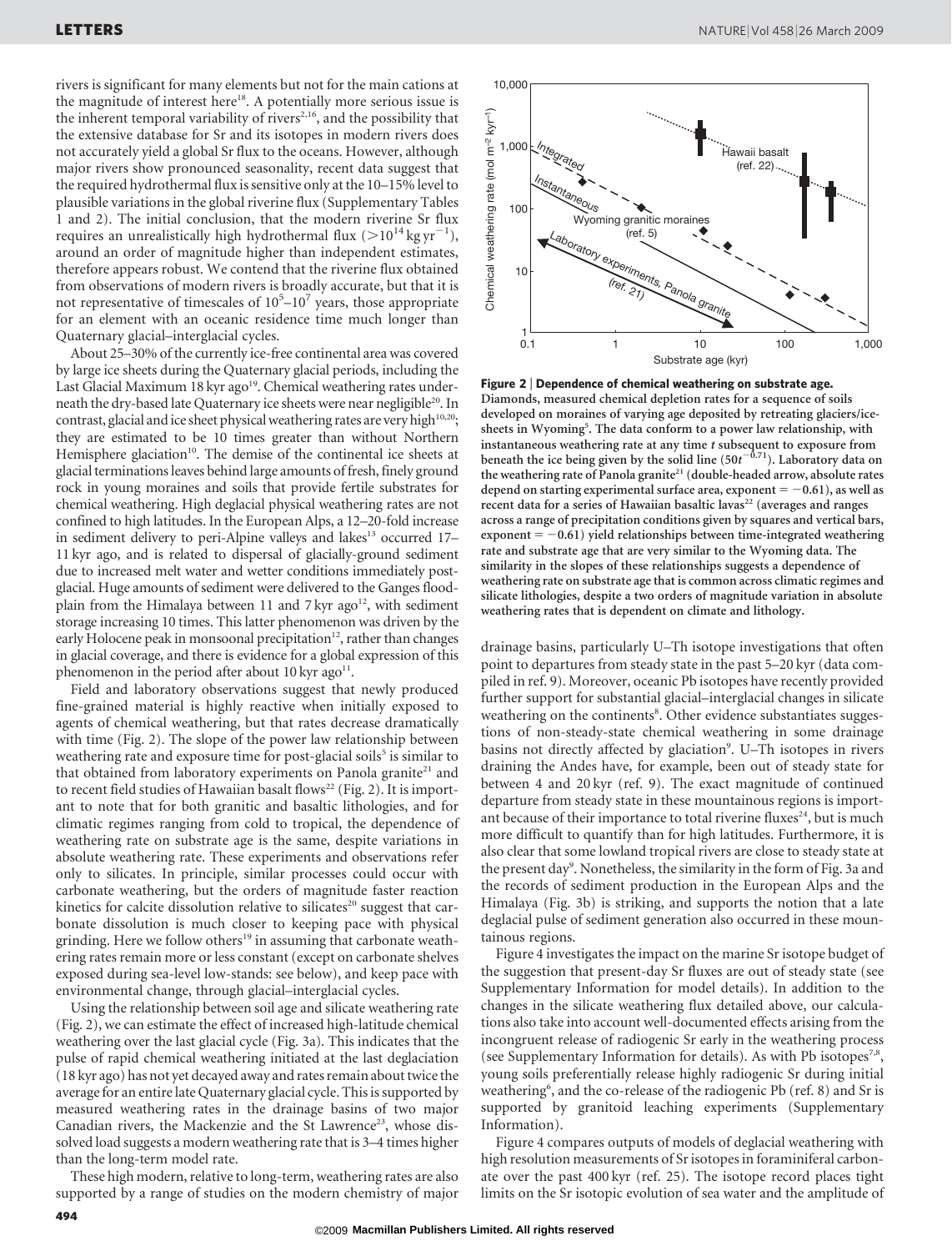

Figure 3 <sup>|</sup> Chemical and physical weathering rates over the last glacial cycle. a, Model of instantaneous silicate chemical weathering rate (black curve) in the 25–30% (ref. 19) of the extra-Antarctic continent that was glaciated at some point over the last glacial cycle, using the relationships between soil age and weathering rate from Fig. 1 and ice-sheet coverage forced by marine oxygen isotope data (see Supplementary Information for details). At deglaciations, for example, the last starting approximately 18 kyr ago, weathering rates rise rapidly as pristine soil parent material is exposed from underneath the retreating ice-sheet. The rate then decays away during the subsequent interglacial as this material ages (Fig. 2), but present-day weathering rates are still modelled to be about a factor of two higher than the rate over an entire glacial cycle (lower, darker-grey band). The ranges in both this long-term and the instantaneous weathering rates (the thickness of the bands) are given by assuming the range of exponential dependencies of weathering rate on time seen in Fig. 2. The upper, lighter-grey band gives the average (weighted according to drainage basin area) of the silicate weathering rates estimated for the Mackenzie and St Lawrence river basins at the present day<sup>23</sup>. **b**, Production of new sediment in peri-Alpine basins over the last glacial cycle (solid curve, right axis, expressed as an equivalent denudation rate for the mountain belt as in the original paper<sup>13</sup>) and sediment storage in the Ganges-Brahmaputra (G-B) floodplain (dashed line, left  $axis<sup>12</sup>$ ) over the last deglaciation. These changes in sediment supply would produce pulses in chemical weathering rate very similar to those modelled for the high-latitude glaciated regions in a.

variations. Figure 4 demonstrates once again that if the modern riverine flux of Sr and its isotopes is representative of the long-term flux, then sea water evolves in  ${}^{87}Sr/{}^{86}Sr$  much more rapidly than the data allow. The modelled rate of evolution in seawater Sr isotopes matches data more closely, given maximum allowable changes in the flux of unradiogenic Sr from shelf carbonates during the sea-level low-stands of glacial periods (see Supplementary Information for details), but is still a factor of six too fast. However, if about 70% of the silicate weathering flux is affected by non-steady-state processes, the modelled evolution of sea water matches the data over the long term. Alternatively, a lower limit of 40% of the silicate chemical weathering flux affected by the processes is permitted if maximum increases in the unradiogenic flux from carbonates during glacial sea-level low-stands are allowed. Our weathering scenario produces cyclicity in the Sr isotopic composition of sea water, such that deglaciations are characterized by rapid ( $\sim$ 10 kyr) increases in <sup>87</sup>Sr/<sup>86</sup>Sr, followed by slow ( $\sim$ 90 kyr) reductions. The cyclicity generated, however, is not inconsistent with the best data we currently have for Sr isotopes in the oceans over the past 400 kyr (ref. 25).

The above ideas, successful for Sr, have implications for the oceanic budgets of other elements, whose quantitative validity might be tested in the future. First, our weathering scenario could explain similar imbalances in the marine geochemical budgets of other elements with



Figure 4 <sup>|</sup> Sr behaviour during weathering and the oceanic mass balance. The evolution of  ${}^{87}Sr/{}^{86}Sr$  in the oceans from records in marine carbonate<sup>25</sup> (filled squares; error bars represent 95% confidence intervals) compared to those produced by model simulations. The two lines labelled 'modern riverine flux (steady-state weathering)' assume a Sr flux and isotopic composition from the continental crust as given by the modern riverine flux with (red) or without (black) a maximum increased flux of unradiogenic Sr from carbonate shelves during glacial sea-level low-stands<sup>30</sup>, and suggest an evolution that is 6–8 times faster than observed. On the other hand, if 40–70% of the silicate weathering flux is subject to non-steady-state weathering caused by variable substrate ages, the models are consistent with data. In the models (see Supplementary Information for details), the specified portion of the silicate weathering flux is affected by variable substrate ages through time (Fig. 3), such that weathering rates are reset to high values by young substrates produced at deglaciations. The weathering flux of Sr is also affected by substrate-age-dependent incongruent weathering of Sr isotopes. The two curves for each percentage are for different degrees of incongruent weathering of Sr isotopes at the present day, such that  $87\text{Sr}/86\text{Sr}$  weathered from modern soils is 1.002 and 1.004 times the bulk soil value (or 0.2% and 0.4% higher than the bulk soil; see ref. 6, main text and Supplementary Information).

long oceanic residence times. The modern riverine input of Mg, even when a secular increase in oceanic concentrations is taken into account<sup>4</sup>, is also much greater than the current best estimates of the outputs4,17. As a consequence of its long ocean residence time (10 Myr) and the dominance of slow pre-Quaternary rates in the long-term average<sup>19</sup>, the modern supply of Mg to the oceans is even further out of step than Sr with the relevant long-term value. The assessment of the quantitative impact of this assertion is complicated by major uncertainty in the fraction of the riverine Mg budget that derives from silicate weathering (21–54%; ref. 18) and additional uncertainties over the long-term magnitude of key output fluxes, such as those to dolomite or to basalts<sup>4,17</sup>. Such uncertainties at present preclude the use of the Mg budget to test the hypothesis of non-steady-state weathering, but our models do represent a target for improved information on the global budget of Mg that is likely to emerge in the near future from its nascent isotope system<sup>17</sup>.

Second, for elements with an isotope system and whose residence times are sufficiently short to resolve glacial–interglacial changes in the weathering flux, we predict discernible glacial–interglacial cyclicity in their oceanic isotope geochemistry.

In addition to Pb, the oceanic behaviour of which has already been shown to be consistent with our ideas<sup>8</sup>, Os is another element for which glacial–interglacial cycles in its seawater isotopic composition are well established<sup>15</sup>. These changes are attributed to changes in the flux of radiogenic Os from the continents resulting from low weathering rates during glacial periods. However, modelling of Os isotopes purely in terms of lower weathering fluxes during glacial periods has shown that the glacial–interglacial changes can only be explained with an oceanic residence time for Os near 3 kyr (ref. 15), inconsistent with the much longer residence time (35–50 kyr) suggested by the small contrast in the Os isotopic compositions of different ocean basins. The only way to explain the glacial–interglacial changes with the longer residence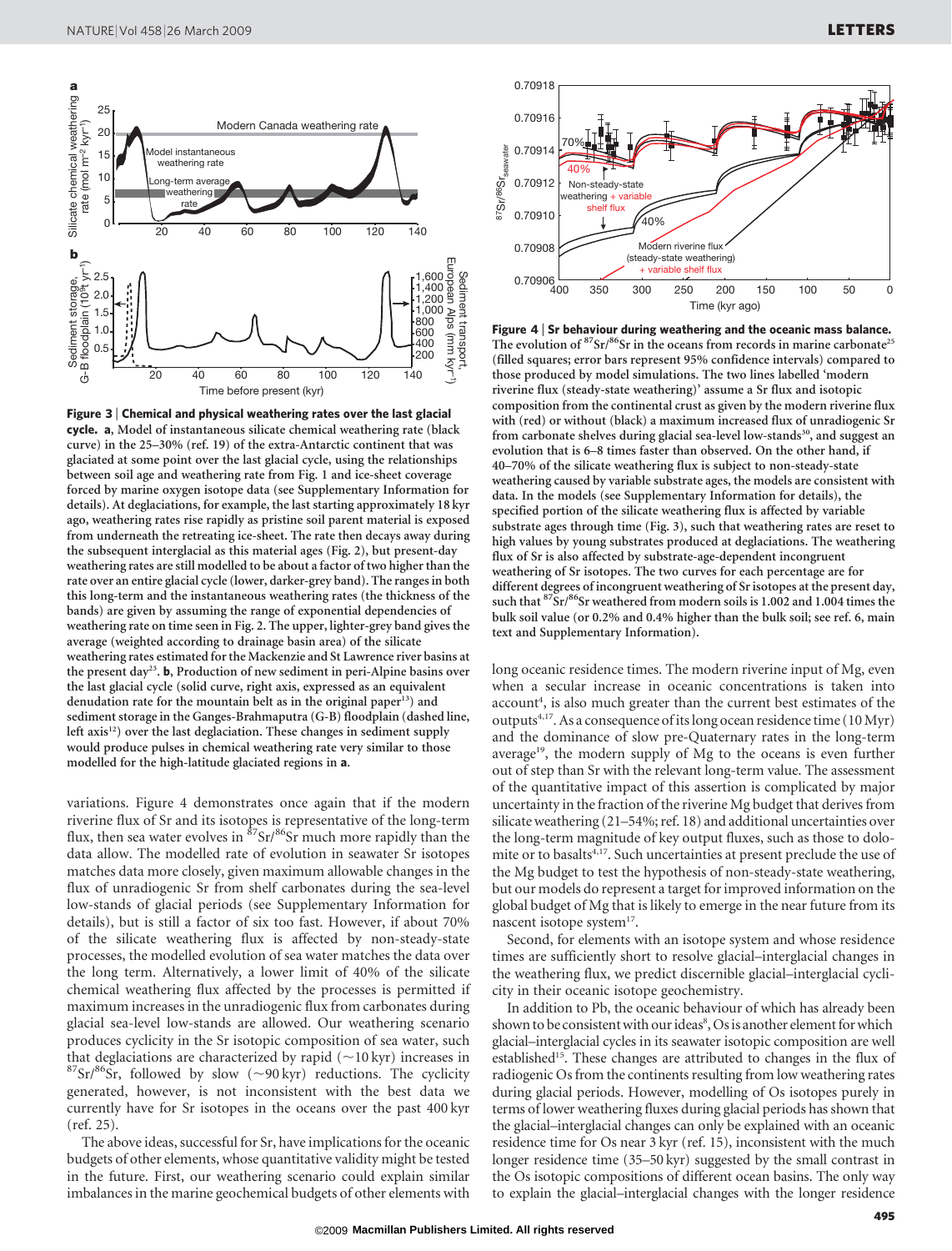times is to invoke a transient Os spike at deglaciations due to rapid weathering of glacial till $15$ , in direct congruence with the processes invoked here. Furthermore, previous work on the marine Os cycle has not considered possible changes in the isotopic composition of the riverine flux. Os is affected by exactly the same processes that affect the isotopic composition of Sr released in the weathering environment, with young soils releasing highly radiogenic Os and freshwater Fe-Mn nodules in post-glacial lakes containing extreme Os isotope compositions<sup>26</sup>.

Though not directly addressed here, our ideas invoking faster deglacial weathering rates would drive atmospheric  $CO<sub>2</sub>$  downwards by 10–20 p.p.m. when ice cores record a rise at deglaciations<sup>27</sup>. A full assessment of the magnitude of this phenomenon must await a comprehensive carbon cycle model, including a determination of the timing of predicted pulses in silicate weathering in the glaciated regions in response to ice-sheet retreat early in a deglaciation versus a later pulse in response to a strong early Holocene monsoon. A corollary to the ideas presented here (see also ref. 19) is that longterm  $CO<sub>2</sub>$  drawdown in an ice-house world such as the Quaternary with cycles of physical (glacial) grinding making material available for subsequent intense chemical (interglacial) weathering—is faster than in the absence of these climate changes. The implication is that the  $CO<sub>2</sub>$ –weathering feedback is weakened (and perhaps even changed in sign) during periods like the Quaternary, perhaps contributing to the maintenance of ice-house conditions once they are initiated.

#### Received 17 July 2008; accepted 22 January 2009.

- 1. Elderfield, H. & Schultz, A. Mid-ocean hydrothermal fluxes and the chemical composition of the ocean. Annu. Rev. Earth Planet. Sci. 24, 191–224 (1996).
- Galy, A., France-Lanord, C. & Derry, L. A. The strontium isotopic budget of Himalayan rivers in Nepal and Bangladesh. Geochim. Cosmochim. Acta 63, 1905–1925 (1999).
- Davis, A. C., Bickle, M. J. & Teagle, D. A. H. Imbalance in the oceanic strontium budget. Earth Planet. Sci. Lett. 211, 173–187 (2003).
- 4. Holland, H. D. Sea level, sediments and the composition of seawater. Am. J. Sci. 305, 220–239 (2005).
- 5. Taylor, A. & Blum, J. D. Relation between soil age and silicate weathering rates determined from the chemical evolution of a glacial chronosequence. Geology 23, 979–982 (1995).
- Blum, J. D. & Erel, Y. Rb-Sr isotope systematics of a granitic soil chronosequence: The importance of biotite weathering. Geochim. Cosmochim. Acta 61, 3193–3204 (1997).
- 7. Harlavan, Y., Erel, Y. & Blum, Y. D. Systematic changes in lead isotopic composition with soil age in glacial granitic terrains. Geochim. Cosmochim. Acta 62, 33–46 (1998).
- 8. Foster, G. L. & Vance, D. Negligible glacial-interglacial variation in continental chemical weathering rates. Nature 444, 918–921 (2006).
- 9. Dosseto, A., Bourdon, B. & Turner, S. P. Uranium-series isotopes in river materials: Insights into the timescales of erosion and sediment transport. Earth Planet. Sci. Lett. 265, 1–17 (2008).
- 10. Bell, M. & Laine, E. P. Erosion of the Laurentide region of North America by glacial and glaciofluvial processes. Quat. Res. 23, 154–174 (1985).
- 11. Thomas, M. F. & Thorp, M. B. Geomorphic response to rapid climatic and hydrologic change during the late Pleistocene and early Holocene in the humid and sub-humid tropics. Quat. Sci. Rev. 14, 193–197 (1995).
- 12. Goodbred, S. L. Jr & Kuehl, S. A. Enormous Ganges-Brahmaputra sediment discharge during strengthened early Holocene monsoon. Geology 28, 1083–1086  $(2000)$
- 13. Hinderer, M. Late Quaternary denudation of the Alps, valley and lake fillings and modern river loads. Geodinam. Acta 14, 231–263 (2001).
- 14. Hodell, D. A., Mueller, P. A., McKenzie, J. A. & Mead, G. A. Strontium isotope stratigraphy and geochemistry of the late Neogene ocean. Earth Planet. Sci. Lett. 92, 165–178 (1989).
- 15. Oxburgh, R., Pierson-Wickmann, A.-C., Reisberg, L. & Hemming, S. Climate-<br>correlated variations in seawater <sup>187</sup>Os/<sup>188</sup>Os over the past 200,000 yr: Evidence from the Cariaco Basin, Venezuela. Earth Planet. Sci. Lett. 263, 246–258 (2007).
- 16. Palmer, M. R. & Edmond, J. M. The strontium isotope budget of the modern ocean. Earth Planet. Sci. Lett. 92, 11–26 (1989).
- Tipper, E. T. et al. The magnesium isotope budget of the modern ocean: Constraints from riverine magnesium isotope ratios. Earth Planet. Sci. Lett. 250, 241–253 (2006).
- 18. Gaillardet, J., Dupré, B., Louvat, P. & Allègre, C. J. Global silicate weathering and  $CO<sub>2</sub>$  consumption rates deduced from the chemistry of large rivers. Chem. Geol. 159, 3–30 (1999).
- 19. Clark, P. U. et al. The middle Pleistocene transition: Characteristics, mechanisms and implications for long-term changes in atmospheric  $CO<sub>2</sub>$ . Quat. Sci. Rev. 25, 3150–3184 (2006).
- 20. Anderson, S. P. Biogeochemistry of glacial landscape systems. Annu. Rev. Earth Planet. Sci. 35, 375–399 (2007).
- 21. White, A. F. & Brantley, S. L. The effect of time on the weathering of silicate minerals: Why do weathering rates differ in the laboratory and the field? Chem. Geol. 202, 479–506 (2003).
- 22. Porder, S., Hilley, G. E. & Chadwick, O. A. Chemical weathering, mass loss, and dust inputs across a climate by time matrix in the Hawaiian Islands. Earth Planet. Sci. Lett. 258, 414-427 (2007).
- 23. Millot, R., Gaillardet, J., Dupré, B. & Allègre, C. J. The global control of silicate weathering rates and the coupling with physical erosion: New insights from rivers of the Canadian Shield. Earth Planet. Sci. Lett. 196, 83–98 (2002).
- 24. West, A. J., Galy, A. & Bickle, M. Tectonic and climatic controls on silicate weathering. Earth Planet. Sci. Lett. 235, 211–228 (2005).
- 25. Henderson, G. M., Martel, D. J., O'Nions, R. K. & Shackleton, N. J. Evolution of seawater <sup>87</sup>Sr/<sup>86</sup>Sr over the last 400 ka: The absence of glacial/interglacial cycles. Earth Planet. Sci. Lett. 128, 643–651 (1994).
- 26. Peucker-Ehrenbrink, B. & Blum, J. D. Re-Os isotope systematics and weathering of Precambrian crustal rocks: Implications for the marine osmium isotope record. Geochim. Cosmochim. Acta 62, 3193–3203 (1998).
- Petit, J. R. et al. Climate and atmospheric history of the past 420,000 years from the Vostok ice core, Antarctica. Nature 399, 429–436 (1999).
- 28. Teagle, D. A. H., Bickle, M. J. & Alt, J. C. Recharge flux to ocean-ridge black smoker systems: A geochemical estimate from ODP Hole 504B. Earth Planet. Sci. Lett. 210, 81–89 (2003).
- 29. Nielsen, S. G. et al. Hydrothermal fluid fluxes calculated from the isotopic mass balance of thallium in the ocean crust. Earth Planet. Sci. Lett. 251, 120–133 (2006).
- 30. Stoll, H. M. & Schrag, D. P. Effect of Quaternary sea-level cycles on Sr in seawater. Geochim. Cosmochim. Acta 62, 1107–1118 (1998).

Supplementary Information is linked to the online version of the paper at <www.nature.com/nature>.

Acknowledgements We thank H. Pälike, M. Palmer, C. Hawkesworth, T. Elliott, D. Schmidt, M. Gutjahr and M. Andersen for reading and improving an earlier version of this paper, and J. Phillips for help with a statistics problem. This work was done while D.V. held a Blaustein Visiting Research Professorship at Stanford.

Author Information Reprints and permissions information is available at <www.nature.com/reprints>. Correspondence and requests for materials should be addressed to D.V. [\(d.vance@bristol.ac.uk\)](mailto:d.vance@bristol.ac.uk).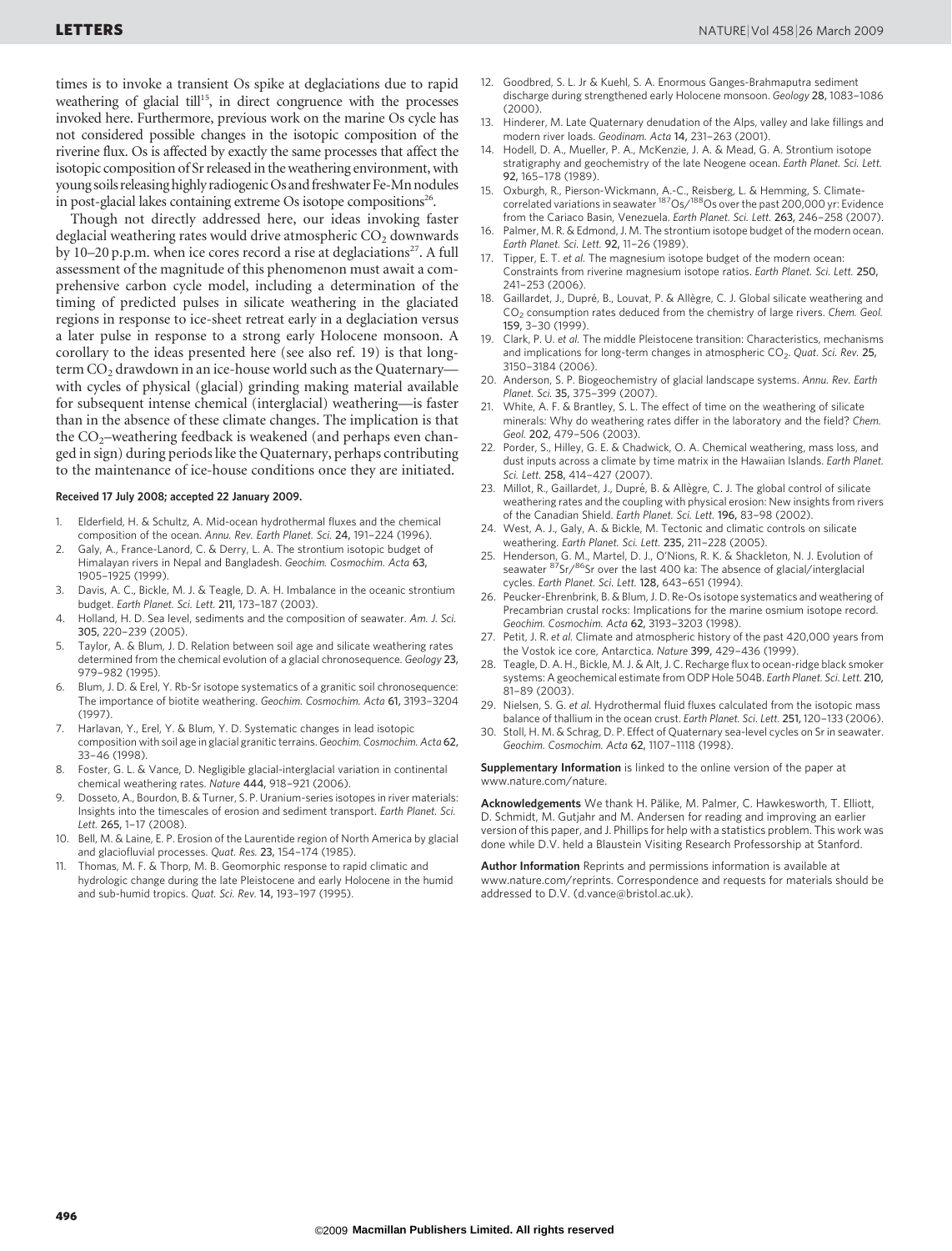### SUPPLEMENTARY INFORMATION

Fable S1: Compilation of Sr isotope compositions<sup>1,2,3</sup> and Sr fluxes from major world rivers, updated from those in references 1 and 2.

| <b>River</b>                     | Sr<br>$(\mu \text{mol/kg})$ | ${}^{87}Sr/{}^{86}Sr$ | Discharge <sup>4</sup><br>$(km^3/yr)$ | $Sr$ flux <sup>5</sup><br>(molyr) | <b>Source</b>                        |
|----------------------------------|-----------------------------|-----------------------|---------------------------------------|-----------------------------------|--------------------------------------|
| Amazon                           | 0.26                        | 0.7112                | 6590                                  | $1.68x10^{9}$                     | Average refs 1 and 2.                |
| <b>Indonesian rivers</b>         | 0.30                        | 0.7083                | 1734                                  | $5.20x10^{8}$                     | Estimate in ref 1.                   |
| Zaire                            | 0.23                        | 0.7173                | 1200                                  | $2.76x10^{8}$                     | Average refs 1 and 2.                |
| Orinoco                          | 0.21                        | 0.7183                | 1135                                  | $2.38x10^{8}$                     | 1                                    |
| Chang Jiang (Yangtze)            | 2.24                        | 0.7108                | 928                                   | $2.07x10^{9}$                     | Average refs 1 and 2.                |
| Ganges-Brahmaputra               |                             | 0.7295                | 1003                                  | $6.50x10^{8}$                     | 3                                    |
| Meghna <sup>6</sup>              | 0.23                        | 0.7161                | 162                                   | $3.73x10^{7}$                     | $\overline{4}$                       |
| Mississippi                      | 1.71                        | 0.7102                | 580                                   | $9.92 \times 10^8$                | $\mathbf{1}$                         |
| Japan                            | 0.63                        | 0.7076                | 550                                   | $3.47x10^{8}$                     | $\mathbf{1}$                         |
| Lena                             | 1.10                        | 0.7048                | 525                                   | $5.78x10^{8}$                     | 5                                    |
| Tocantins                        | 0.32                        | 0.7188                | 372                                   | $1.17x10^{8}$                     | Average refs 1 and 2.                |
| Xingu                            | 0.16                        | 0.7292                | 505                                   | $8.08x10^{7}$                     | 1                                    |
| Tapajos                          | 0.10                        | 0.7322                | 489                                   | $4.89x10^{7}$                     | 1                                    |
| Parana                           | 0.52                        | 0.7139                | 568                                   | $2.95x10^{8}$                     | $\mathbf{1}$                         |
| Irrawady <sup>7</sup>            | 3.39                        | 0.7101                | 486                                   | $1.65x10^{9}$                     | $\overline{4}$                       |
| Mekong                           | 3.39                        | 0.7102                | 467                                   | $1.58x10^{9}$                     | 1                                    |
| Philippines                      | 1.41                        | 0.7056                | 332                                   | $4.68x10^{8}$                     | 1                                    |
| Pearl (Xijang)                   | 1.02                        | 0.7113                | 363                                   | $3.70x10^{8}$                     | Average refs 1 and 2.                |
| Indus                            | 3.33                        | 0.7112                | 90                                    | $3.00x10^{8}$                     |                                      |
| Zambeze                          | 1.20                        |                       | 224                                   | $2.69x10^{8}$                     | 1                                    |
| Salween <sup>'</sup>             | 3.39                        | 0.7160<br>0.7099      | 211                                   | $7.15x10^{8}$                     | Estimate in ref 1.<br>$\overline{4}$ |
| Danube                           | 2.76                        |                       | 207                                   | $5.71x10^{8}$                     | 1                                    |
| Niger                            | 0.25                        | 0.7089<br>0.7140      | 154                                   | $3.85x10^{7}$                     | 1                                    |
| Sao Francisco                    | 0.25                        | 0.7170                | 160                                   | 4.00x10 <sup>7</sup>              | Estimate in ref 1.                   |
| Kolyma                           | 0.75                        | 0.7090                | 132                                   | $9.90x10^{7}$                     | 5                                    |
| Hong (Red)                       | 1.30                        | 0.7124                | 123                                   | $1.60x10^{8}$                     | $\overline{7}$                       |
| Narmada <sup>6</sup>             | 1.29                        | 0.7125                | 98                                    | $1.26x10^{8}$                     | $\overline{4}$                       |
| Mozambique                       | 1.20                        | 0.7160                | 85                                    | 1.02x10 <sup>8</sup>              | Estimate in ref 1.                   |
| Rhine                            | 6.23                        | 0.7092                | 69.4                                  | $4.32 \times 10^8$                | 1                                    |
| Indigirka                        | 0.82                        | 0.7097                | 61                                    | 5.00x10'                          | $\sqrt{5}$                           |
| Anadyr                           | 0.35                        | 0.7047                | 60                                    | $2.10x10^{7}$                     | 5                                    |
| Rhone                            | 5.94                        | 0.7087                | 55                                    | $3.27x10^{8}$                     | $\mathbf{1}$                         |
| Victoria Nile                    | 1.10                        | 0.7114                | 54                                    | $5.94x10^{7}$                     | 1                                    |
| Yellow (Huanghe)                 | 10.23                       | 0.7111                | 41                                    | $4.19x10^{8}$                     | Average refs 1 and 2.                |
| <b>Dniepr</b>                    | 2.50                        | 0.7084                | 43                                    | $1.08x10^{8}$                     | Estimate in ref 1.                   |
| Tanzania                         | 0.49                        | 0.7219                | 38                                    | $1.86x10^7$                       | Estimate in ref 1.                   |
| Yana                             | 0.99                        | 0.7099                | 34                                    | 3.37x10'                          | 5                                    |
| Murray                           | 2.45                        | 0.7108                | 32                                    | $7.84x10^7$                       | $\mathbf{1}$                         |
| Garonne                          | 1.27                        | 0.7106                | 28                                    | $3.56x10^{7}$                     | $\mathbf{1}$                         |
| Don                              | 2.50                        | 0.7084                | 26                                    | $6.50x10^{7}$                     | Estimate in ref 1.                   |
| Chao Praya                       | 1.07                        | 0.7138                | 23                                    | $2.46x10^{7}$                     | $\mathbf{1}$                         |
| <b>Blue Nile</b>                 | 1.55                        | 0.7056                | 19                                    | $2.95x10^{7}$                     | $\mathbf{1}$                         |
| Tisza                            | 2.04                        | 0.7096                | 19                                    | $3.88 \times 10^{7}$              | $\mathbf{1}$                         |
| Seine                            | 3.84                        | 0.7082                | 12.9                                  | $4.95x10^{7}$                     | 1                                    |
| Juba                             | 1.50                        | 0.7061                | 17                                    | $2.55x10^7$                       | Estimate in ref 1.                   |
| Colorado                         | 13.25                       | 0.7108                | 13                                    | $1.72 \times 10^8$                | $\mathbf{1}$                         |
| Mae Klong                        | 0.76                        | 0.7164                | 13                                    | $9.88 \times 10^6$                | $\mathbf{1}$                         |
| Eel                              | 3.69                        | 0.7064                | 10                                    | $3.69x10^{7}$                     | $\mathbf{1}$                         |
| <b>Brazos</b>                    | 6.42                        | 0.7087                | 10                                    | $6.42 \times 10^{7}$              | $\mathbf{1}$                         |
| Orange                           | 1.85                        | 0.7146                | 10                                    | $1.85x10^{7}$                     | 1                                    |
| Manning                          | 1.02                        | 0.7063                | 9                                     | $9.18x10^6$                       | $\mathbf{1}$                         |
| Maas                             | 2.51                        | 0.7085                | $\,$ 8 $\,$                           | $2.01x10^{7}$                     | 1                                    |
| Kenya                            | 1.10                        | 0.7114                | 6                                     | $6.60x10^{6}$                     | Estimate in ref 1.                   |
| Cauveri                          | 3.62                        | 0.7130                | 21                                    | $7.60x10^{7}$                     | $\mathbf{1}$                         |
| Rio Grande                       | 3.25                        | 0.7092                | $\overline{c}$                        | $6.50x10^{6}$                     | $\mathbf{1}$                         |
| Schelde                          | 5.07                        | 0.7088                | $\sqrt{2}$                            | $1.01x10^{7}$                     | $\mathbf{1}$                         |
| Murchison                        | 12.33                       | 0.7280                | 0.3                                   | $3.70 \times 10^{6}$              | $\mathbf{1}$                         |
|                                  |                             |                       |                                       |                                   |                                      |
| Total non-glaciated <sup>8</sup> |                             | 0.71134               | 20210                                 | $1.67 \times 10^{10}$             | 77% of global Sr flux                |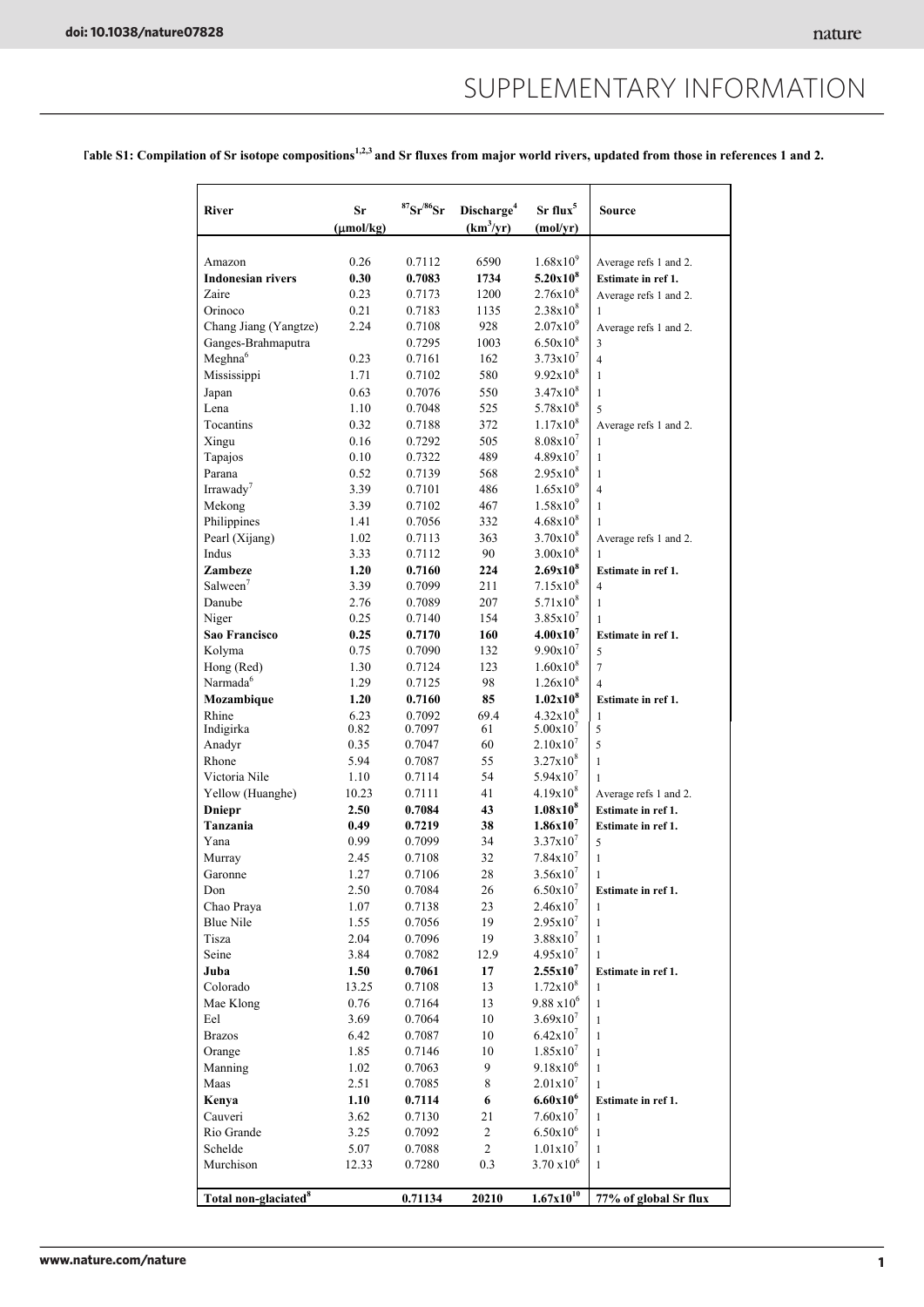| <b>River</b>                | Sr<br>$(\mu mol/kg)$ | ${}^{87}Sr/{}^{86}Sr$ | Discharge <sup>4</sup><br>(km <sup>3</sup> /yr) | Sr flux <sup>5</sup><br>(mol/yr) | <b>Source</b>              |
|-----------------------------|----------------------|-----------------------|-------------------------------------------------|----------------------------------|----------------------------|
|                             |                      |                       |                                                 |                                  |                            |
| Yenisei <sup>9</sup>        | 1.43                 | 0.7123                | 620                                             | $8.87x10^{8}$                    | 8                          |
| Ob <sup>9</sup>             | 1.43                 | 0.7123                | 404                                             | $5.78x10^{8}$                    | 8                          |
| <b>Baltic</b> rivers        | 1.43                 | 0.7123                | 443.7                                           | $6.34x10^{8}$                    | 8                          |
| <b>St Lawrence</b>          | 1.48                 | 0.7096                | 337                                             | $4.99x10^{8}$<br>$7.30x10^{8}$   | Average refs 1 and 2.      |
| Mackensie<br>Yukon          | 2.37                 | 0.7112                | 308<br>200                                      | $3.18x10^{8}$                    | Average refs 1 and 2.      |
| Columbia                    | 1.59<br>0.98         | 0.7137                | 236                                             | $2.31x10^{8}$                    | 1                          |
| Red                         | 1.50                 | 0.7121<br>0.7114      | 123                                             | $1.85x10^{8}$                    | 1<br>1                     |
| Fraser                      | 0.85                 | 0.7116                | 112                                             | 9.55x10'                         |                            |
| Churchill                   | 0.08                 | 0.7176                | 70                                              | $5.60x10^{6}$                    | Average refs 1 and 9.<br>1 |
| Nelson                      | 0.86                 | 0.7146                | 89.3                                            | 7.68x10'                         | $\mathbf{1}$               |
| Koksoak                     | 0.17                 | 0.7301                | 52                                              | $8.84 \times 10^{6}$             | 1                          |
| Saguenay                    | 0.23                 | 0.7131                | 43                                              | $9.68x10^{6}$                    | Average refs 1 and 9.      |
| Kuskokwin                   | 1.33                 | 0.7090                | 60                                              | $7.98x10^7$                      | Average refs 1 and 2.      |
| Susquehanna                 | 1.26                 | 0.7142                | 36                                              | 4.54x10'                         | 1                          |
| Nottaway                    | 0.13                 | 0.7186                | 33                                              | $4.29x10^{6}$                    | $\mathbf{1}$               |
| Copper                      | 1.45                 | 0.7071                | 31                                              | $4.50x10^{7}$                    | $\mathbf{1}$               |
| Rupert                      | 0.08                 | 0.7283                | 28                                              | $2.24x10^{6}$                    | 1                          |
| Manicouagan                 | 0.14                 | 0.7169                | 27                                              | $3.78x10^{6}$                    | $\mathbf{1}$               |
| Weser                       | 8.23                 | 0.7089                | 10.6                                            | $8.72 \times 10^7$               | $\mathbf{1}$               |
| St. John                    | 0.67                 | 0.7098                | 26                                              | $1.74 \times 10^{7}$             | $\mathbf{1}$               |
| Skeena                      | 0.81                 | 0.7046                | 26                                              | 2.11x10 <sup>7</sup>             | 1                          |
| Elbe                        | 6.53                 | 0.7097                | 22.8                                            | $1.49x10^{8}$                    | 1                          |
| <b>Nass</b>                 | 1.11                 | 0.7054                | 26                                              | $2.89x10^{7}$                    | $\mathbf{1}$               |
| La Grande                   | 0.14                 | 0.7346                | 24                                              | $3.36x10^{6}$                    | $\mathbf{1}$               |
| Stikine                     | 0.66                 | 0.7054                | 24                                              | $1.58x10^{7}$                    | 1                          |
| Albany                      | 0.32                 | 0.7158                | 23                                              | $7.36x10^{6}$                    | 1                          |
| Eastmain                    | 0.07                 | 0.7285                | 22                                              | $1.54x10^{6}$                    | 1                          |
| Severn                      | 0.39                 | 0.7182                | 21                                              | $8.19x10^{6}$                    | 1                          |
| Aux Feuilles                | 0.11                 | 0.7347                | 20                                              | $2.20x10^{6}$                    | 1                          |
| St. Maurice                 | 0.15                 | 0.7117                | 19                                              | $2.76x10^{6}$                    | Average refs 1 and 9.      |
| Moose                       | 0.48                 | 0.7132                | 19                                              | $9.12x10^{6}$                    | 1                          |
| A La Baleine                | 0.16                 | 0.7265                | 19                                              | $3.04x10^{6}$                    | 1                          |
| Gde Riv de la Baleine       | 0.10                 | 0.7384                | 16                                              | $1.60x10^{6}$                    | $\mathbf{1}$               |
| Petit Mecatina              | 0.15                 | 0.7105                | 16                                              | $2.40x10^{6}$                    | $\mathbf{1}$               |
| Churchill M                 | 0.26                 | 0.7200                | 16                                              | $4.16x10^{6}$                    | 1                          |
| Back                        | 0.09                 | 0.7291                | 16                                              | $1.44x10^{6}$                    | 1                          |
| Dvina                       | 2.50                 | 0.7084                | 15                                              | $3.75x10^7$                      | Estimate in ref 1.         |
| Thelon                      | 0.16                 | 0.7188                | 15                                              | $2.40x10^{6}$                    | 1                          |
| Kazan                       | 0.26                 | 0.7258                | 14                                              | $3.64x10^{6}$                    | 1                          |
| Winisk                      | 0.25                 | 0.7177                | 13                                              | $3.25x10^{6}$                    | $\mathbf{1}$               |
| Moisie                      | 0.14                 | 0.7163                | 13                                              | $1.82 \times 10^{6}$             | 1                          |
| Aux Outardes                | 0.10                 | 0.7186                | 12                                              | $1.20x10^{6}$                    | $\mathbf{1}$               |
| Hudson                      | 1.45                 | 0.7118                | 12                                              | $1.74x10^{7}$                    | 1                          |
| Arnaud                      | 0.09                 | 0.7264                | 11                                              | $9.90 \times 10^5$               | 1                          |
| Hayes                       | 0.41                 | 0.7177                | 11                                              | $4.51x10^{6}$                    | 1                          |
| Natashquan                  | 0.14                 | 0.7131                | 11                                              | $1.54x10^{6}$                    | 1                          |
| Attawapiskat                | 0.30                 | 0.7140                | 9                                               | $2.70x10^{6}$                    | 1                          |
| Avon                        | 33.55                | 0.7326                | 0.3                                             | $1.01x10^{7}$                    | $\mathbf{1}$               |
| Tamar                       | 0.93                 | 0.7098                | 0.2                                             | $1.86x10^{5}$                    | $\mathbf{1}$               |
| Total - glaciated           |                      | 0.71177               | 3756                                            | $4.89 \times 10^{9}$             | 23% of global Sr flux      |
|                             |                      |                       |                                                 |                                  |                            |
| Total - all                 |                      | 0.71144               | 23966                                           | $2.16 \times 10^{10}$            |                            |
| <b>Global riverine flux</b> |                      | 0.71144               |                                                 | $3.37 \times 10^{10}$            |                            |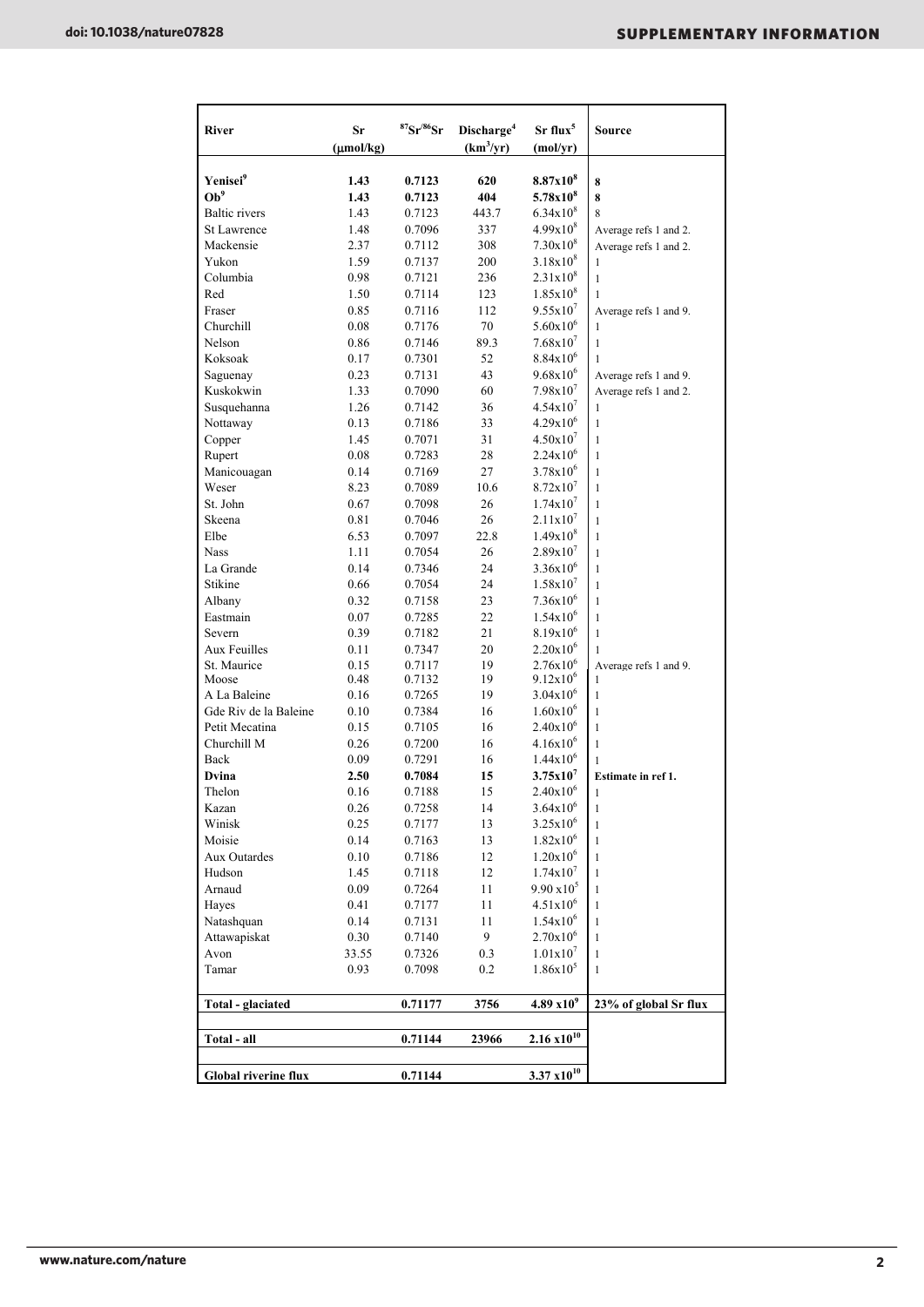<sup>1</sup> Compilation covers about 64% of global water discharge. Estimates for some rivers are given in bold type. Note that omission of all the estimates in this compilation has minimal

impact on the hydrothermal Sr flux required by the global riverine flux - changing it by 1%.<br><sup>2</sup> Where two measurements for one river are available, usually from ref 1 and either ref 2 or 9, an average is given here. The m measurements on the global riverine flux is  $\pm 0.00005$  on  ${}^{87}Sr/{}^{86}Sr$  and  $\pm 2\%$  on the total Sr flux.

<sup>3</sup> Of the few new rivers in this compilation, only the Lena has a significant impact on the global riverine flux. Without the Lena the global riverine flux has an <sup>87</sup>Sr/<sup>86</sup>Sr 0.00017 higher, with an insignificant change in the total Sr flux.

<sup>4</sup> Discharges from ref 1 if in their compilation, from ref 2 if not. From other sources where specified.<br><sup>5</sup> Sr flux calculated from discharge and measured Sr concentration, except for the Ganges-Brahmaputra system for wh ratio.

<sup>6</sup> Meghna discharge from ref 6. Note that ref 4 gives  ${}^{87}Sr/{}^{86}Sr$  as 0.723 and discharge of 1003 km<sup>3</sup>/yr for the Meghna. This already includes components of the Ganges and Brahmaputra flow, which are here listed separately (A. Galy, pers. comm. 2007).

<sup>7</sup> Sr concentration is an estimate from ref 1.

<sup>8</sup> See text. We divide rivers into those draining regions that were/were not glaciated during the Pleistocene.

<sup>9</sup> Estimate - assumed to be same as Baltic rivers in ref 8.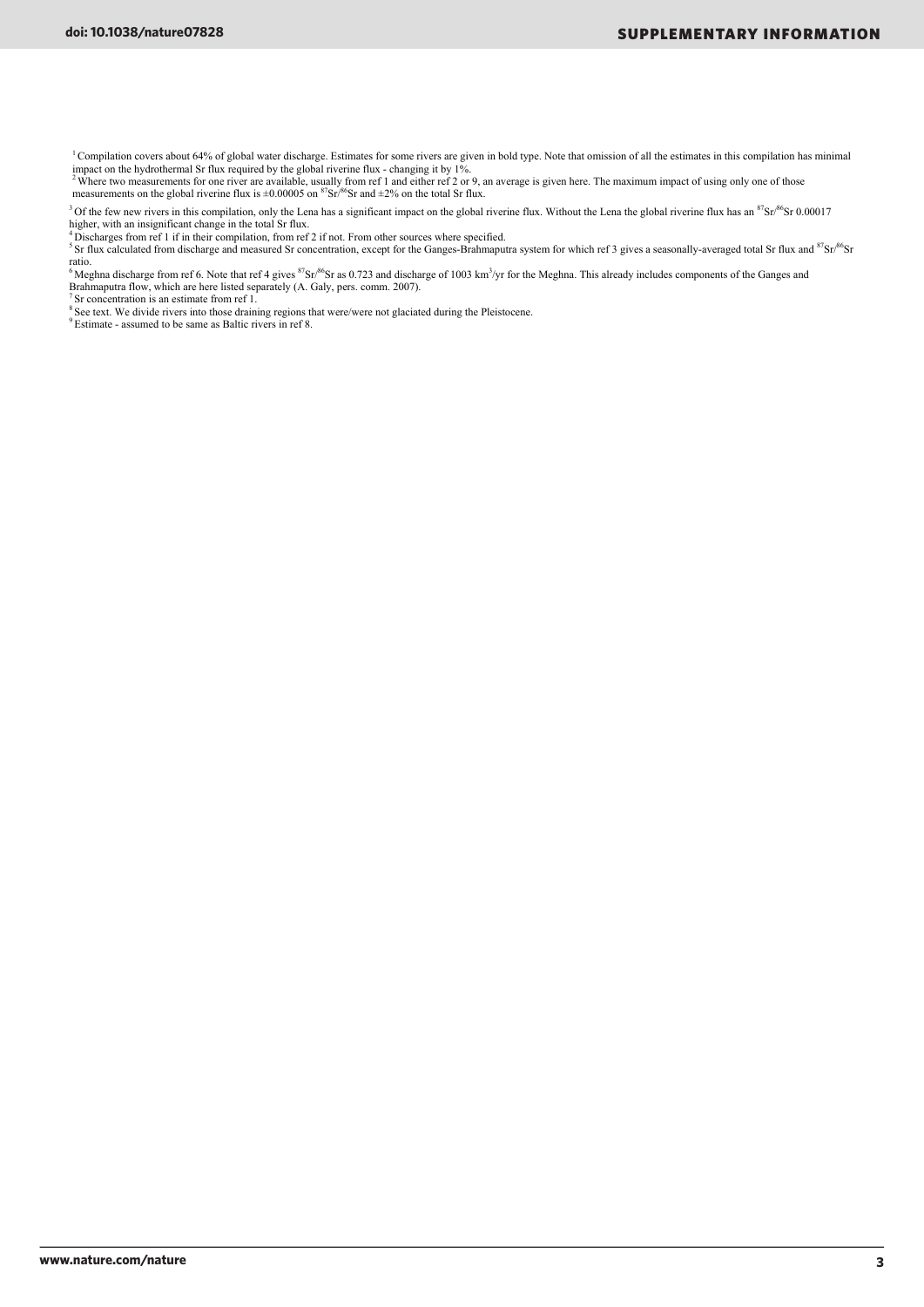|                                                                  | <b>Riverine flux</b><br>Total Sr flux<br>(mol/vr) | ${}^{87}Sr/{}^{86}Sr$ | Required<br>high-T<br>hydrothermal<br>water flux<br>$(kg/yr)^{1}$ | Fraction of<br>value using<br>rivers as ref 1 |
|------------------------------------------------------------------|---------------------------------------------------|-----------------------|-------------------------------------------------------------------|-----------------------------------------------|
|                                                                  |                                                   |                       |                                                                   |                                               |
| Compilation ref $12$                                             | $3.03 \times 10^{10}$                             | 0.71199               | $1.27 \times 10^{14}$                                             |                                               |
| As ref 1 but with Ganges-Brahmaputra from ref 3.                 | $2.92 \times 10^{10}$                             | 0.71177               | $1.11 \times 10^{14}$                                             | 0.88                                          |
| As ref 1 but with November Ganges from ref $103$ .               | $3.08 \times 10^{10}$                             | 0.71233               | $1.46 \times 10^{14}$                                             | 1.16                                          |
| As ref 1 but with June Ganges from ref 10.                       | $2.99 \times 10^{10}$                             | 0.71169               | $1.10 \times 10^{14}$                                             | 0.87                                          |
| As ref 1 but with January Brahmaputra from ref 11 <sup>4</sup> . | $3.09 \times 10^{10}$                             | 0.71231               | $1.46 \times 10^{14}$                                             | 1.15                                          |
| As ref 1 but with May Brahmaputra from ref 11.                   | $3.01 \times 10^{10}$                             | 0.71192               | $1.22 \times 10^{14}$                                             | 0.96                                          |
| New compilation (Table S1)                                       | $3.37 \times 10^{10}$                             | 0.71144               | $1.11 \times 10^{14}$                                             | 0.88                                          |
| New compilation with no estimates                                | $3.44 \times 10^{10}$                             | 0.71137               | $1.11 \times 10^{14}$                                             | 0.87                                          |

**Table S2: Sensitivity of calculated required high-temperature hydrothermal water flux to different versions of the global riverine Sr flux.** 

<sup>1</sup> Required hydrothermal water flux given the specified riverine fluxes, the diagenetic Sr flux and its isotopic composition used in ref  $1$ , to produce a  $d(^{87}Sr)^{86}Sr)/dt = 5.4x10^{-5}/Myr$ , the rate of increase for the modern oceans (ref 12 and equation S1 later in the supplementary material. The Sr isotopic composition of the basaltic Sr flux  $(0.7025)$  and the Sr concentration in the hydrothermal fluid  $(90 \mu m ol/kg)$ are as used in ref 13.

 $2$  Some rivers updated using new data in ref 2.

<sup>3</sup> Our aim here is to assess the sensitivity of the required hydrothermal flux to uncertainties in the size and isotopic composition of the riverine Sr flux due to the fact that generally only one measurement is available from many rivers despite the fact that rivers are seasonal. Seasonal data are available from two prominent rivers – the Ganges and Brahmaputra – that exhibit extreme seasonality in runoff and weathering characteristics. Data from ref 10 is not from the Ganges mouth. The approach taken here, to obtain an estimate of the impact of seasonal variation in riverine Sr characteristics, is to modify the Ganges data in ref 1 to reflect the seasonal variation seen in ref 10.<br>The months chosen, November and June, are those for which the <sup>87</sup>Sr/<sup>86</sup>Sr and and minimum forcing of seawater  ${}^{87}Sr/{}^{86}Sr$ . The annual discharge-weighted average for the river is calculated using the data in ref 10. Then the fractional difference between this value and the two most extreme months is calculated for Sr concentration and <sup>87</sup>Sr/<sup>86</sup>Sr. Then the values in ref 1 are modified by these amounts and applied to the entire annual discharge and a new global riverine flux calculated. The calculation illustrates that one unrepresentative measurement from this river would impact the required hydrothermal water flux at the 10-15% level, and certainly cannot explain the gross imbalance in the oceanic Sr budget.

<sup>4</sup> As above but for the Brahmaputra data in ref 11.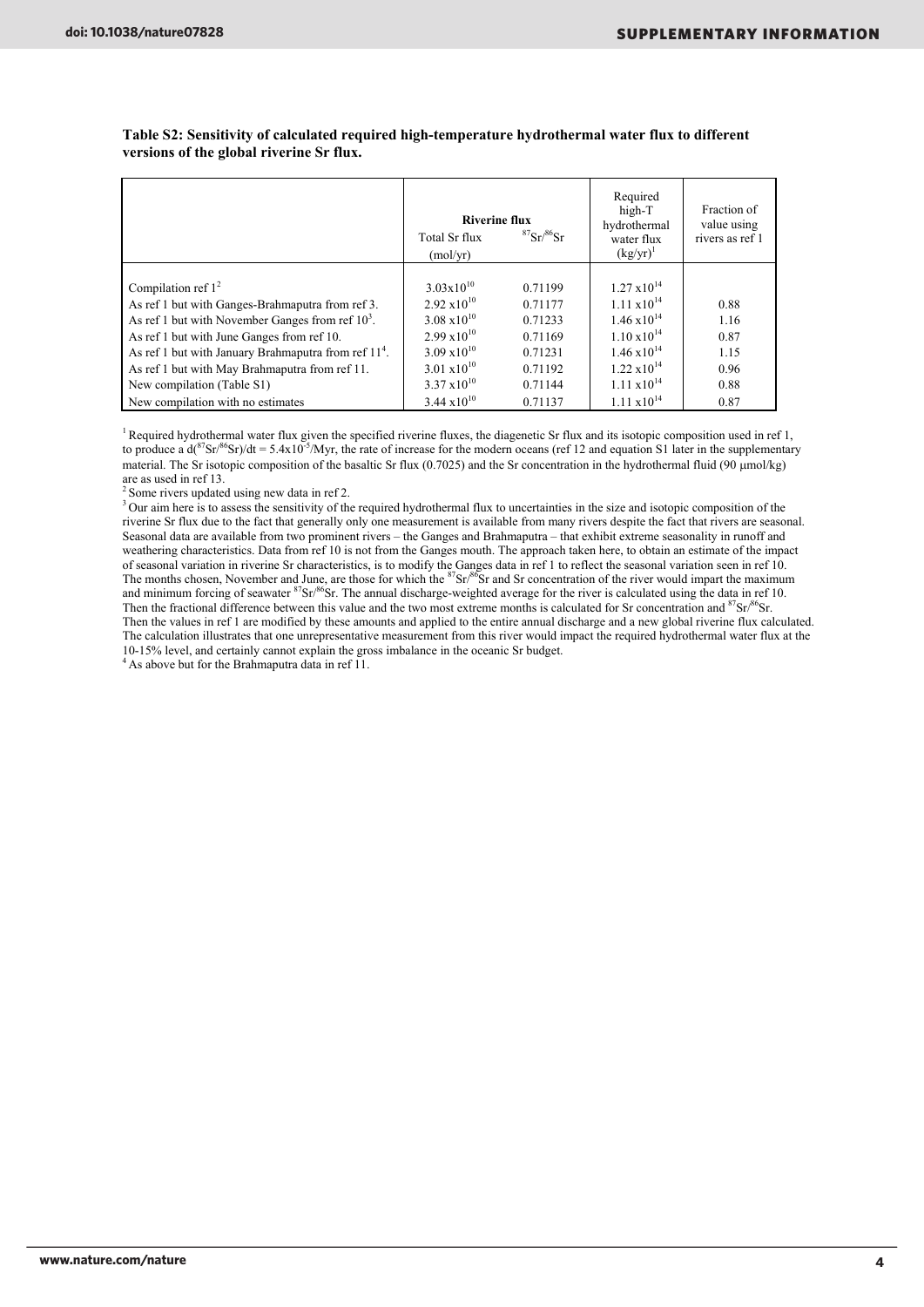|                                                                                                      |            |          |                |                  |                         | Modern weathering               |             |
|------------------------------------------------------------------------------------------------------|------------|----------|----------------|------------------|-------------------------|---------------------------------|-------------|
|                                                                                                      |            |          |                |                  |                         | shift as % of total             |             |
| Location                                                                                             | Whole rock | Feldspar | <b>Biotite</b> | Shift in %       | Modern weathering       | biotite-bulk rock<br>difference | Data source |
|                                                                                                      |            |          |                |                  |                         |                                 |             |
| Wyoming soils B horizon <sup>1</sup>                                                                 | 0.722577   |          | 1.13           | 56.38            | 0.7265                  | 0.96                            | 14          |
|                                                                                                      |            |          |                |                  |                         |                                 |             |
|                                                                                                      |            |          |                |                  |                         |                                 |             |
|                                                                                                      |            |          |                | Shift in $\%^2$  | Modeled modern          | Modeled % shift                 |             |
| Location                                                                                             | Whole rock | Feldspar | <b>Biotite</b> |                  | weathering <sup>3</sup> | from bulk $rock4$               | Data source |
| Zanskar Himalaya                                                                                     |            | 0.757743 | 0.801733       | 5.81             | 0.758167                | 0.06                            | 15          |
|                                                                                                      |            | 0.765727 | 0.814839       | 6.41             | 0.766200                | 0.06                            |             |
|                                                                                                      |            | 0.715637 | 0.730499       | 2.08             | 0.715780                | 0.02                            |             |
|                                                                                                      |            | 0.726043 | 0.781588       | 7.65             | 0.726578                | 0.07                            |             |
|                                                                                                      |            |          |                |                  |                         |                                 |             |
| Nepalese Himalaya                                                                                    |            | 0.80081  | 0.88841        | 10.94            | 0.801653                | 0.11                            | 16          |
|                                                                                                      | 0.79706    |          | 0.84304        | 5.77             | 0.797503                | 0.06                            |             |
|                                                                                                      |            |          |                |                  |                         |                                 |             |
|                                                                                                      |            |          |                |                  |                         |                                 |             |
| Garhwal Himalaya                                                                                     |            | 0.7157   | 0.9235         | 29.03            | 0.717701                | 0.28                            | 17          |
|                                                                                                      |            |          |                |                  |                         |                                 |             |
| Nepalese Himalaya                                                                                    | 0.7741     |          | 1.0082         | 30.24            | 0.776354                | 0.29                            | 18          |
|                                                                                                      | 0.8545     |          | 0.9553         | 11.80            | 0.855471                | 0.11                            |             |
|                                                                                                      | 0.813      |          | 0.8304         | 2.14             | 0.813168                | 0.02                            |             |
|                                                                                                      | 0.8468     |          | 0.9201         | 8.66             | 0.847506                | 0.08                            |             |
|                                                                                                      | 0.9297     |          | 1.1152         | 19.95            | 0.931486                | 0.19                            |             |
|                                                                                                      | 0.7629     |          | 0.9761         | 27.95            | 0.764953                | 0.27                            |             |
|                                                                                                      | 0.7547     |          | 0.846          | 12.10            | 0.755579                | 0.12                            |             |
|                                                                                                      |            |          |                |                  |                         |                                 |             |
|                                                                                                      |            |          |                |                  |                         |                                 |             |
| <b>Swiss Alps</b>                                                                                    | 0.7172     |          | 0.7500         | 4.57             | 0.717516                | 0.04                            | 19          |
|                                                                                                      | 0.7284     |          | 0.8297         | 13.91            | 0.729375                | 0.13                            |             |
|                                                                                                      | 0.7126     |          | 0.8045         | 12.90            | 0.713485                | 0.12                            |             |
|                                                                                                      | 0.7664     |          | 1.2450         | 62.45            | 0.771008                | 0.60                            |             |
|                                                                                                      | 0.7664     |          | 1.5020         | 95.98            | 0.773483                | 0.92                            |             |
|                                                                                                      | 0.7085     |          | 0.7922         | 11.81            | 0.709306                | 0.11                            |             |
|                                                                                                      | 0.7091     |          | 0.8109         | 14.36            | 0.710080                | 0.14                            |             |
|                                                                                                      | 0.7169     |          | 0.8207         | 14.48            | 0.717899                | 0.14                            |             |
|                                                                                                      | 0.7105     |          | 0.7884         | 10.96            | 0.711250                | 0.11                            |             |
|                                                                                                      | 0.7116     |          | 0.7821         | 9.91             | 0.712279                | 0.10                            |             |
|                                                                                                      | 0.7090     |          | 0.8619         | 21.57            | 0.710472                | 0.21                            |             |
|                                                                                                      | 0.7090     |          | 0.8256         | 16.45            | 0.710123                | 0.16                            |             |
|                                                                                                      | 0.7090     |          | 0.8006         | 12.92            | 0.709882                | 0.12                            |             |
|                                                                                                      | 0.7102     |          | 0.7807         | 9.93             | 0.710879                | 0.10                            |             |
|                                                                                                      | 0.7080     |          | 0.7392         | 4.41             | 0.708300                | 0.04                            |             |
|                                                                                                      | 0.7079     |          | 0.7440         | 5.10             | 0.708248                | 0.05                            |             |
|                                                                                                      | 0.7145     |          | 0.8827         | 23.54            | 0.716120                | 0.23                            |             |
|                                                                                                      | 0.7177     |          | 0.8827         | 22.99            | 0.719289                | 0.22                            |             |
|                                                                                                      |            |          |                |                  |                         |                                 |             |
|                                                                                                      | 0.8261     |          | 2.2610         | 173.70<br>139.56 | 0.839916                | 1.67<br>1.34                    |             |
|                                                                                                      | 0.8261     |          | 1.9790         |                  | 0.837201                |                                 |             |
|                                                                                                      | 0.7122     |          | 0.7685         | 7.91             | 0.712742                | 0.08                            |             |
|                                                                                                      | 0.7170     |          | 0.7590         | 5.86             | 0.717404                | 0.06                            |             |
|                                                                                                      | 0.7376     |          | 1.5080         | 104.45           | 0.745018                | 1.01                            |             |
| Average                                                                                              |            |          |                | 26.5             |                         | 0.26                            |             |
| Low                                                                                                  |            |          |                | 2.1              |                         | 0.02                            |             |
| High                                                                                                 |            |          |                | 174              |                         | 1.67                            |             |
| Likely % alobel shift from whole reak in weathering flux ${}^{87}Sr6Sr$ from whole reak <sup>5</sup> |            |          |                |                  |                         |                                 |             |
|                                                                                                      |            |          |                |                  |                         | 0.22                            |             |

**Table S3: Biotite 87Sr/86Sr data and constraints on potential size of incongruent weathering effect in young mountain belts on riverine Sr isotope flux.** 

Likely % global shift from whole rock in weathering flux 87Sr/86Sr from whole rock5 0.33 1 Data from Wyoming soils. Biotite and whole rock for B horizon as measured in Blum and Erel14. Modern flux of 87Sr/86Sr due to weathering from the model described later in supplemental material. Note that the shift from the whole soil value produced by the model is a minimum, leading to minima for estimated effect of incongruent weathering of<br>Himalayan and Alpine rocks further down the table

shift in <sup>87</sup>Sr/<sup>86</sup>Sr between whole rock and biotite as for the Wyoming samples.<br><sup>4</sup> Modern weathering flux of <sup>87</sup>Sr/<sup>86</sup>Sr expressed as a percentage difference from the whole rock (or feldspar).<br><sup>5</sup> Calculated given the

A Calculated given the data for Precambrian Wyoming soils (representative of high-latitude glaciated regions) and that for non-glaciated regions above. This value is dominated by<br>the latter because only 10% of the silicate  $=14\%^{2}$ ) for the high-latitude regions.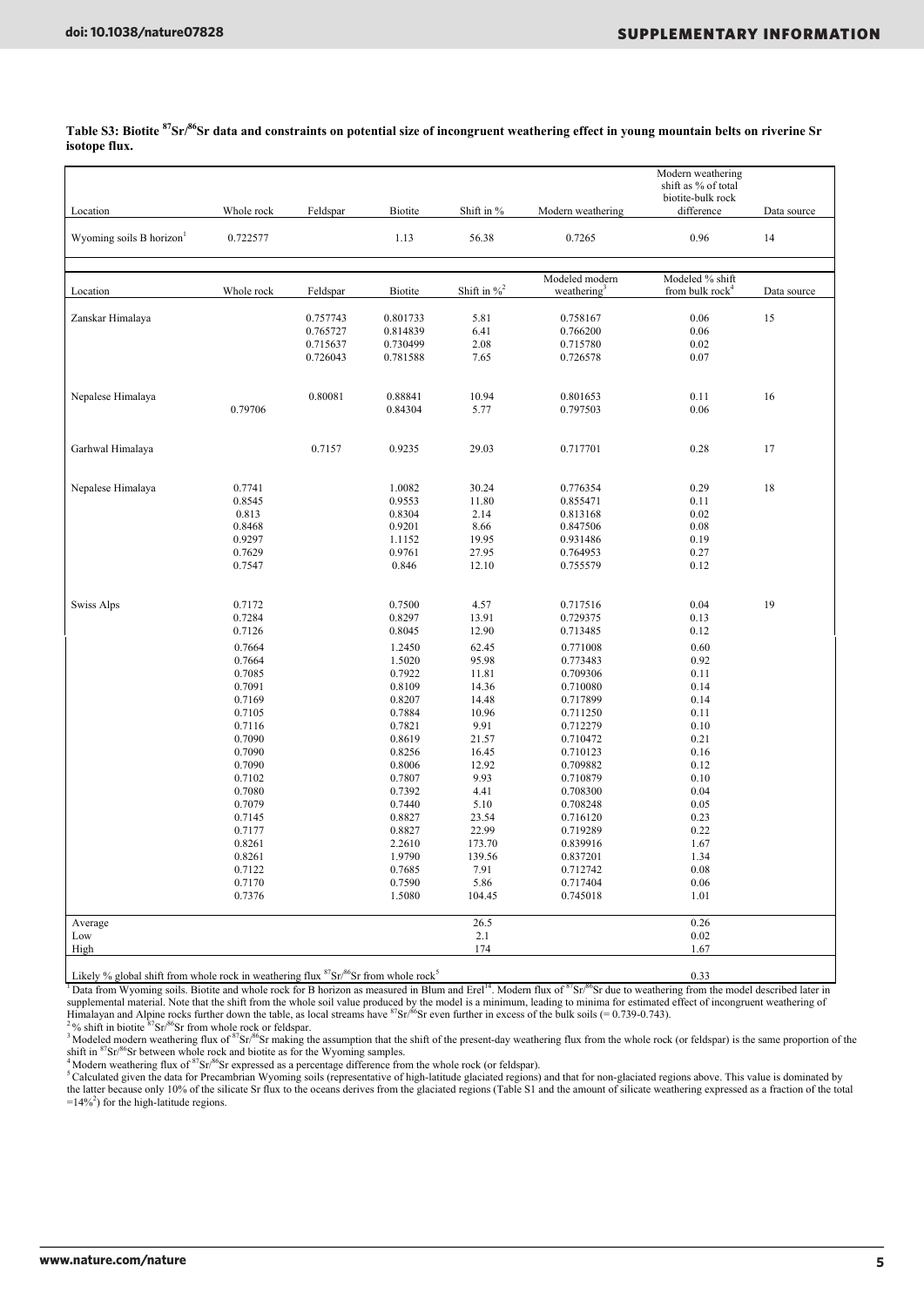### **Model details**

#### **Chemical weathering rate variations with time**

We contend that chemical weathering rates on the modern Earth are faster than over timescales of  $10<sup>5</sup>$  yrs, and much faster than over timescales of  $10<sup>7</sup>$  yrs. Our bases for this proposition are the fact that chemical weathering rates are strongly dependent on the age of the substrate being weathered (the time it has been exposed to chemical weathering), the seemingly unavoidable conclusion that the average age of substrates decreased dramatically at the last deglaciation and previous deglaciations, and the proposition that the modern weathering flux as estimated from rivers continues to be out of steady-state. We can quantify the extent of this disequilibrium if we know the dependence of chemical weathering rate on substrate age and if we have constraints on the age distribution of new substrate exposed from underneath the ice during the deglaciation (the high latitude glaciated regions, and at lower latitudes where mountain glaciers were significant during the last glaciation and are now much less so  $-$  e.g. the European Alps, the Andes), or produced during the deglaciation by increased pulses of physical weathering in regions such as the Himalaya, Alps, Andes etc. The dependence of chemical weathering rate on substrate age is quantified in Figure 2 of the paper, where the exponent in the power law relationships remains constant over a wide range of climate regimes (e.g. the cold temperate climate of Wyoming versus the tropical climate of Hawaii) and between granitic and basaltic lithologies. Quantitative limits on the exposure of new substrate from beneath ice-sheets are available from a range of constraints on the extent of ice-sheet coverage during recent glaciations. The timing of production of new substrate outside the glaciated regions is often relatively precise, but the amount produced and the balance between new substrate and old in the weathering regime is much more difficult to assess.

A key component of our hypothesis is that the disequilibrium in modern weathering rates applies only to silicate weathering, because fast reaction kinetics for carbonate weathering keep physical and chemical weathering rates much closer to equilibrium with each other. We note that our general approach to quantifying changes in silicate weathering rates in the glaciated regions is very similar to that of Clark et al.<sup>20</sup>, based on data in various previous publications by Blum and others<sup>14,21</sup>. Similarly, our assumption that carbonate weathering rates are not sensitive to changes in environmental parameters, but keep pace with physical weathering, was also made be these authors.

The modeling approach used to simulate potential changes in silicate chemical weathering rates at high latitudes in response to glacial-interglacial climate change is similar to that used by Foster and Vance<sup>22</sup> to model changes in North Atlantic Pb isotopes. In the following the "glaciated region" refers to those parts of the high-latitudes continents that, over the last glacial cycle, were at some stage covered by ice. Chemical weathering rate beneath the ice was assumed to be negligible $^{23-25}$ and in front of the ice sheet, but within the "glaciated region", was modeled as dependent on substrate age, as in Figure 2 of the paper. Substrate age is the time since ice last covered that location. The proportion of the glaciated region covered by ice at any one time was assumed to vary linearly with  $\delta^{18}$ O<sup>26</sup> between values of 0 (none of the glaciated region covered in ice) and 1 (all of it covered in ice) and the retreat and advance of ice sheets was simulated at 1 kyr resolution. A linear relationship between  $\delta^{18}O$  (~ice volume) and the area covered by an ice-cap is clearly an oversimplification, but such a consideration is of only minor importance here. For each 1 kyr interval, the total area of glaciated region in front of the ice sheet at that time is split into age bins spaced at 1 kyr, corresponding to the time elapsed since it was last covered by ice. Then the average chemical weathering rate for the area exposed to chemical weathering is calculated using the relationships in Figure  $2^{27,27,28}$ , ie. instantaneous weathering rate =  $50e^{x}$ . The thickness of the curve yielding chemical weathering rate through time in Figure 2 reflects the fact that the exponential constant  $(x)$ is found to be  $-0.71$  for post-glacial soils from a range of locations<sup>25</sup> while the value for both laboratory experiments on Panola granite<sup>26</sup> and field studies of basalts of varying eruption ages<sup>27</sup> is -0.61. We note that the nature of the time-dependency of weathering rate is the same in all three published studies used in Figure 2. This is the case despite the very different environments (cold, dry, temperate vs wet tropical vs laboratory conditions), the different rock types (granite, granitoid moraine, basalt) involved, and the very different absolute weathering rates in each environment, which we are not concerned with here. Because the original studies did not supply uncertainties on individual data points, it is difficult to produce a statistically rigorous estimate of uncertainty on the slope of a putative universal relationship that would describe the time-dependency of weathering rates for all three studies. We argue, however, that the difference – or in this case striking similarity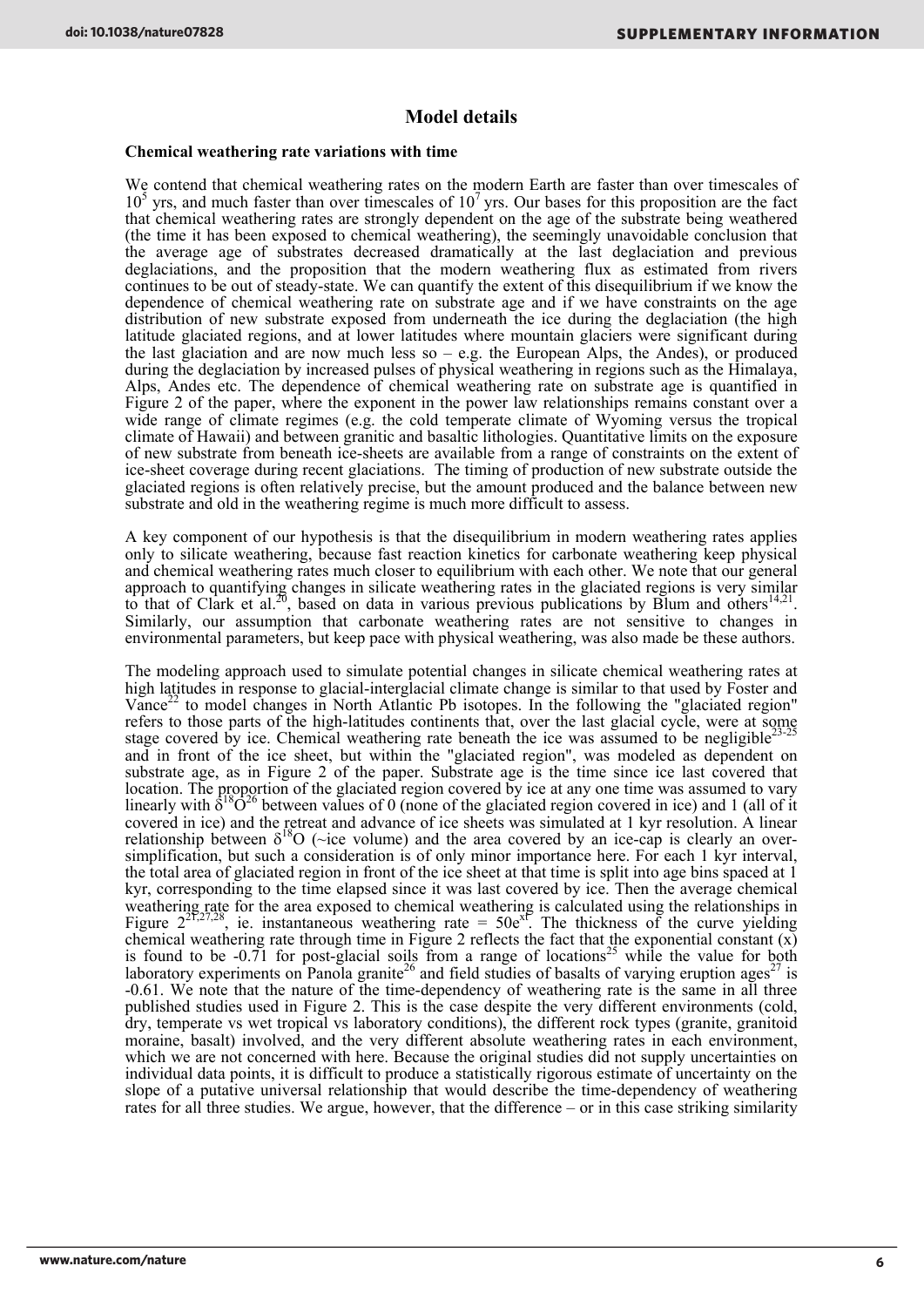– between the time-dependency of weathering rate as expressed in the slopes of the relationships in Figure 2 of the paper, gives us an adequate estimate for our purposes here of the uncertainty on the single slope that would describe all the data if absolute changes in weathering rate across the three studies were taken into account.

Clarke et al.<sup>20</sup> use very similar relationships for the dependence of weathering rate on substrate age – both our approaches are based on data in work by Blum and others<sup>14,21</sup> – and the deglacial pulses in weathering rate that they simulate are quantitatively very similar to those produced here. The main difference is that their pre-exponent in the power law relationship for instantaneous weathering rate in the high-latitude regions is 72 instead of our value of 50. A value of 50 is obtained by re-calculating the chemical weathering data in Taylor and Blum<sup>21</sup>, in eq m<sup>-2</sup> kyr<sup>-1</sup>, to mol m<sup>-2</sup> kyr<sup>-1</sup> using the chemical composition of the Wyoming soils studied. The Clark et al.<sup>20</sup> value of 72 was adjusted from the above to match modern weathering rates with those of Millot et al.<sup>29</sup> in modern Canada. But the pre-exponent is immaterial to us here as we are interested purely in changes in weathering rate with substrate age.

The application of these concepts to regions of the Earth, like the Himalaya, where deglaciation is not the main driver of changes in substrate age but where large monsoon-driven increases in physical weathering produced massive amounts of new substrate, is much more difficult to model quantitatively. The power law dependence of weathering rate on substrate age, given the studies of Hawaiian soils in Porder et al.<sup>28</sup> and the laboratory experiments in White and Brantley<sup>27</sup>, is robust across a wide range of climate regimes and lithologies. The issue is how to quantitatively model the production of new substrate. Our approach in the paper is to extend the constraints from the glaciated regions and to assess the impact of such a model on the delivery of Sr and its isotopes to the oceans. The quantitative constraints that arise can then be tested using other elements.

#### **Models of total Sr and Sr isotopes in the riverine flux to the oceans (Fig. 4 of paper)**

All calculations used as a starting point the following parameters:

| Modern seawater ${}^{87}Sr/{}^{86}Sr$<br>Modern seawater Sr inventory:<br>$d(^{87}Sr/^{86}Sr)/dt$ for past 2-3 Myr     | $0.70917^{12}$<br>$1.25x10^{17}$ mol<br>$0.000054$ Myr <sup>-1</sup> (ref 12) |
|------------------------------------------------------------------------------------------------------------------------|-------------------------------------------------------------------------------|
| Modern global riverine ${}^{87}Sr/{}^{86}Sr$<br>Modern global riverine Sr flux:                                        | $0.71144$ (Table S1)<br>3.37x10 <sup>10</sup> mol yr <sup>-1</sup> (Table S1) |
| Modern riverine ${}^{87}Sr/{}^{86}Sr$ for glaciated regions:<br>Modern riverine Sr flux for glaciated regions:         | $0.71177$ (Table S1)<br>$0.77 \times 10^{10}$ mol yr <sup>-1</sup> (Table S1) |
| Modern riverine ${}^{87}Sr/{}^{86}Sr$ for non-glaciated regions:<br>Modern riverine Sr flux for non-glaciated regions: | 0.71134 (Table S1)<br>2.60x10 <sup>10</sup> mol yr <sup>-1</sup> (Table S1)   |
| Hydrothermal <sup>87</sup> Sr/ <sup>86</sup> Sr                                                                        | $0.7025^{13}$                                                                 |
| Diagenetic flux ${}^{87}Sr/{}^{86}Sr$<br>Diagenetic Sr flux:                                                           | $0.7084^{1,30}$<br>$0.34x10^{10}$ mol yr <sup>-1</sup> (refs 1,30)            |
| The Sr mass balance for the ocean is as follows $^{13}$ .                                                              |                                                                               |

 $d(^{87}Sr)^{86}Sr)/dt = 0.000054 Myr^{-1} =$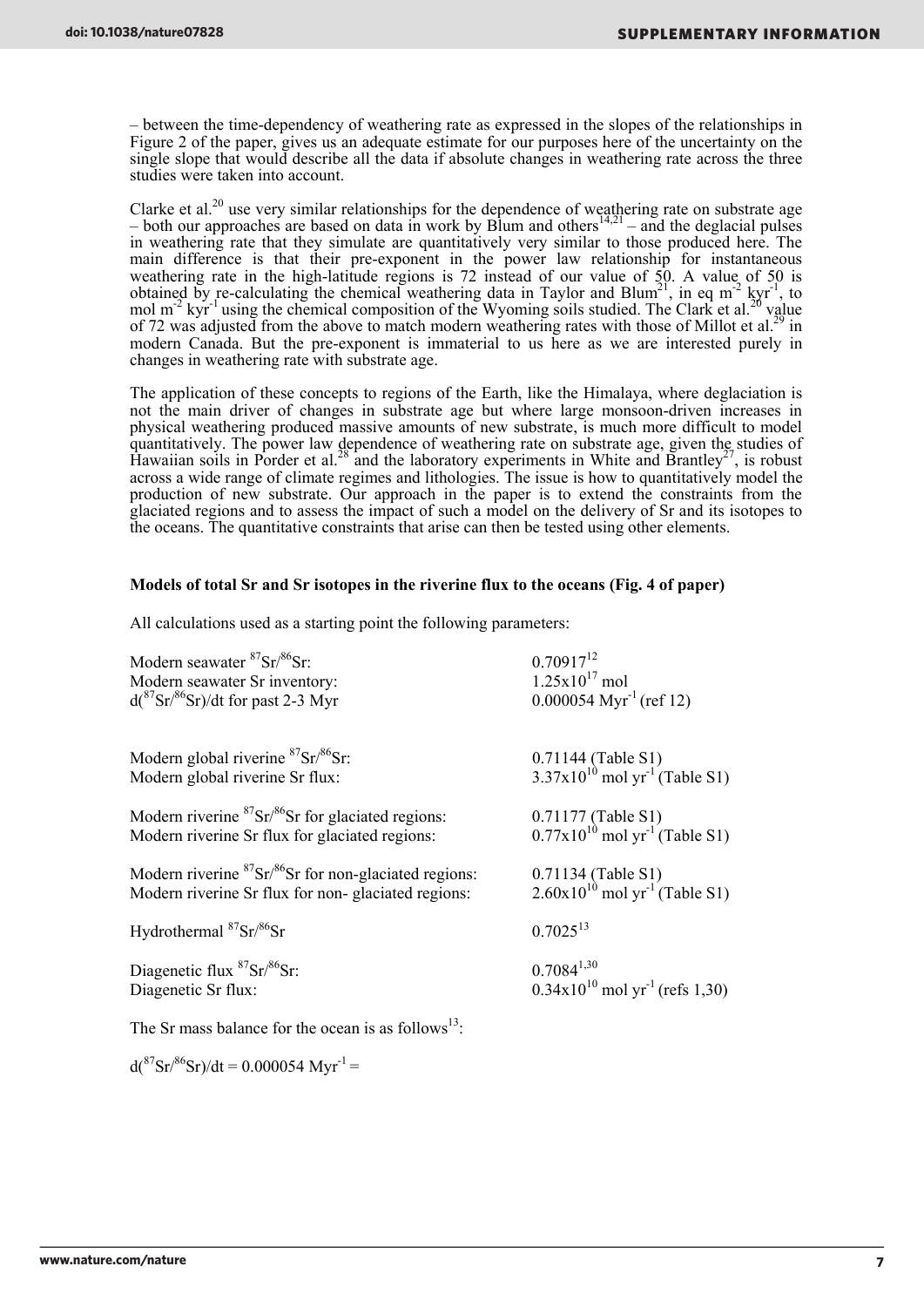$$
F_{\text{river}} \left[ \frac{\left(\frac{s \tau_{sr}}{s \kappa_{sr}}\right)_{\text{river}} - \left(\frac{s \tau_{sr}}{s \kappa_{sr}}\right)}{S r_{\text{sw}}} \right] + F_{\text{hydr}} \left[ \frac{\left(\frac{s \tau_{sr}}{s \kappa_{sr}}\right)_{\text{hyd}} - \left(\frac{s \tau_{sr}}{s \kappa_{sr}}\right)}{S r_{\text{sw}}} \right] + F_{\text{diag}} \left[ \frac{\left(\frac{s \tau_{sr}}{s \kappa_{sr}}\right)_{\text{diag}} - \left(\frac{s \tau_{sr}}{s \kappa_{sr}}\right)}{S r_{\text{sw}}} \right] \tag{S1}
$$

where  $F_{\text{river,hyd,diag}}$  is the total Sr flux from rivers, hydrothermal systems or the diagenetic back flux from deep-sea sediments,  $({}^{87}Sr/{}^{86}Sr)_{\text{rivers,hyd,diag}}$  is the corresponding Sr isotopic compositions and  $S_{\text{TSW}}$  and  $\zeta^{87}$ Sr/ $\zeta^{86}$ Sr)<sub>sw</sub> is the total inventory of Sr, and its isotopic composition, in modern seawater.

This cannot be solved for the present-day with a reasonable hydrothermal flux if modern rivers are regarded as accurately representing the long-term flux of Sr and its isotopes to the oceans. With a long-term riverine flux that is the same as modern rivers, and with a hydrothermal flux<sup>13</sup> and the smaller diagenetic flux<sup>30</sup> as suggested by various independent constraints, the  $87$ Sr $/86$ Sr of seawater should have evolved at a rate of 0.000425 Myr<sup>-1</sup> over the Quaternary. The observed rate of increase is some 8 times slower – at  $0.000054$  Myr<sup>-1'</sup>. Stoll and Schrag<sup>31</sup> have suggested that sea-level low stands during glacial periods leads to an increased flux of Sr to the oceans from carbonates, both by dissolution of shelf carbonate and by the re-crystallisation of aragonite (holding higher concentrations of Sr) to calcite (with lower concentrations of Sr). We have taken such a phenomenon into account in our models, as a possible explanation for the slow evolution observed in seawater records, by simulating a 10-fold increase in the diagenetic flux of Sr from carbonates for the roughly 70% of the past 400 kyr when the Northern Hemisphere was glaciated. Such an approach generates an increased Sr flux to the oceans that is, over and entire glacial cycle, roughly equivalent to that considered by Stoll and Schrag<sup>31</sup>. However, the simulation that takes this factor into account produces an evolution in seawater Sr isotopes that is still 6 times faster than observed in the data. Furthermore, the impact of this extra unradiogenic Sr in our models is over-estimated, because we assume that the isotopic composition of that flux is the same as that estimated by Elderfield and Gieskes<sup>30</sup> for the background diagenetic flux  $(0.7084)$ . The increased flux from shelves during glacials in the Quaternary will be much closer to the seawater value and will have a much smaller impact on seawater Sr isotopes as a result, but the approach of simulating the effect of the least unradiogenic Sr possible serves to set a lower bound on the amount of the silicate flux that is currently out of steady-state and variable during Quaternary glacial-interglacial cycles (see below).

Figure 4 provides an illustrative simulation of the time evolution of oceanic Sr isotopes over the past 400 kyr with variable chemical weathering rates (and thus Sr flux) and variable  ${}^{87}Sr/{}^{86}Sr$  in a fraction of the silicate portion of the riverine Sr flux. In all simulations in Figure 4, the hydrothermal flux is held constant at the best-estimate values in Davis et al.<sup>13</sup>. The modern riverine flux of Sr is partitioned into a carbonate portion (70% of the Sr) with an  ${}^{87}Sr/{}^{86}Sr$  of 0.708 (close to the average for Phanerozoic limestones) that is also kept constant, and a total silicate portion with a modern  $87\text{Sr}}/86\text{Sr}$  obtained by mass balance, given the constraint that the total riverine flux must have a modern  ${}^{87}Sr/{}^{86}Sr = 0.71144$  (Table S1).

The total silicate flux is then further split into a portion affected by non-steady-state processes (0% (or "modern riverine flux" on Fig. 4),  $40\%$  and  $70\%$  of the total silicate flux as labeled on the curves in Figure 4), and an unaffected portion (100%, 60% or 30% of the total silicate flux). The nonsteady-state portion of the silicate flux is allowed to vary in magnitude and in isotopic composition through glacial-interglacial climate cycles. For this portion, the flux of Sr is assumed to vary according to Figure 3, with new substrate produced at each deglaciation such that weathering rates are reset to high values.  $87\text{Sr}/86\text{Sr}$  is also assumed to change with soil age due to incongruent weathering of Sr. The two main pieces of evidence for this, and its dependence on substrate age, are summarized in Figure S1. The data in Figure S1a suggest that modern chemical weathering of Precambrian terrains is releasing Sr that is different from the bulk material available for weathering long-term by 1-4%. As noted in Table S3, such a process also likely applies to non-glaciated terrains but at a more subtle level (perhaps 0.25% on average, Table S3) because the biotites that release the anomalously radiogenic Sr are younger, particularly in the mountain belts that supply large amounts of Sr to the oceans and which are also most likely to be out of steady-state. Figure 4 uses values of 0.2-0.4% (see Table S3) for the present-day deviation of  $87\text{Sr}/86\text{Sr}$  from bulk soil, and a dependence on time given by the slope of Figure S1 (see below). As for the Sr flux, the isotopic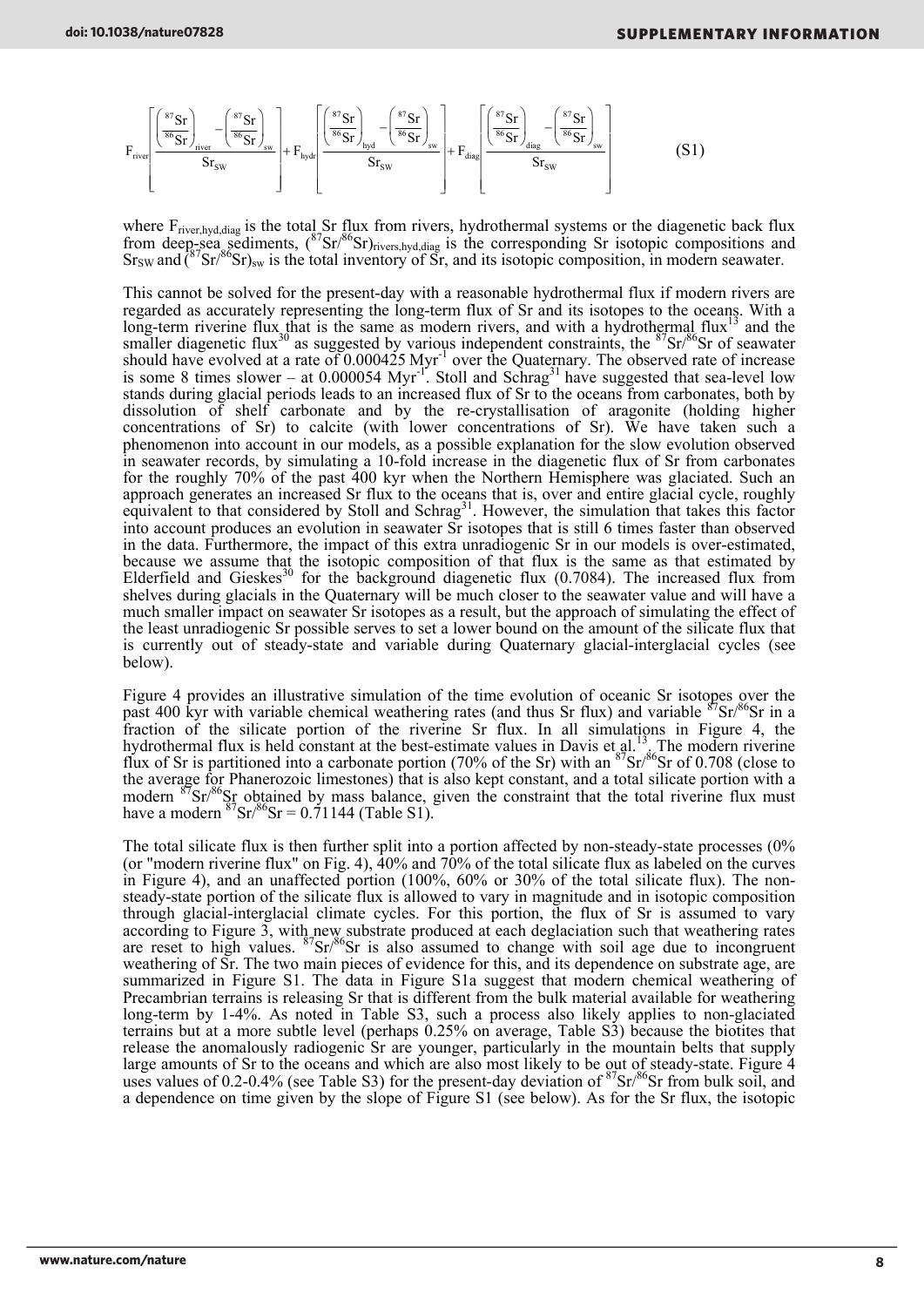composition is reset at each deglaciation. The output flux is fixed at the average of the total input flux to maintain long-term oceanic balance through glacial-interglacial cycles. This may not be valid but is largely irrelevant here.

Our quantitative approach to modeling the incongruent weathering of Sr and its dependence on substrate age derives principally from the measurements in a Wyoming soil chronosequence. The validity of the work of Blum and co-workers on these soils<sup>14,21</sup> has been called into question in a comment on one of the original papers. Dahms et al.<sup>33</sup> suggest that the variation in weathering rate with soil age obtained by Taylor and Blum<sup>21</sup> was compromised by the possible addition of airborne dust to the older soils. The good agreement between the power law relationship obtained by Taylor and  $Blum<sup>21</sup>$  for the dependence of weathering rate on substrate age with those from both laboratory experiments and the Hawaiian chronosequence argues against the significance of such a complication. Moreover, and as noted in a reply by Taylor and Blum<sup>34</sup> in a reply to the Dahms et al.<sup>33</sup> comment, a maximum of 2-5% of the minerals in the Wyoming soils is likely to be aeolian. Most importantly for our paper, the reply also points out that there is little detectable shift in the bulk <sup>87</sup>Sr<sup>/86</sup>Sr of the <2mm fraction of the B versus the C horizons of each soil, suggesting that the B horizon does not contain any significant aeolian input given that the unradiogenic Sr that is supposedly added has an  ${}^{87}Sr/{}^{86}Sr$  of 0.705 versus ratios in Wind River rocks of 0.725. Another potential caveat is the possible addition of carbonate dust to the older soils as they age (e.g. ref. 35). Such a process could, in principle, contribute to the relationship between soil age and  $87\text{Sr}/86\text{Sr}$ . However, such an explanation for the Sr isotopes would leave the documented relationship between soil age and Pb isotopes – Pb being a much more minor component of carbonate and insignificant to the Pb budget of the soils – as co-incidental. Furthermore, it is not clear how long carbonate would survive in the acidic environments of these soils.

The soil systematics are not the only argument we invoke in support of our models. We also point to the leaching experiments that have been done on granites by Erel et al.  $(2004)^{32}$  (Fig. S1b), which show that both radiogenic Sr and radiogenic Pb are released by "early" weathering of granitoid rocks as (admittedly crudely) simulated by the leaching experiments. Finally, our models do not rely on the exact figures in the Wyoming papers. Indeed, in calculating the impact of incongruent weathering on the global Sr flux we scale these numbers down to those that might be relevant to much younger rocks containing pools of much less radiogenic Sr – such as those that might characterize the Himalaya, the Alps, or other young mountain belts.

All of the illustrated model evolutions are set to arrive at the  $87\text{Sr}86\text{Sr}$  of modern seawater  $(-0.70917)$ . The difference between them is the rate at which they get there. Figure 4 shows that the rate of increase is 8 times too fast if modern rivers are regarded as representative of the long-term chemical weathering flux. It is also too fast if as little as 40% of the total silicate flux is out of steady state as above. But if 70% of the silicate flux is out of steady state, the resultant riverine flux results in a rate of increase in seawater that matches well with data. The glacial-interglacial cyclicity in the riverine flux we invoke induces cyclicity in seawater Sr isotopes, but the cyclicity induced is not great enough to be inconsistent with the highest precision data we have for seawater Sr at this stage (Fig. 4).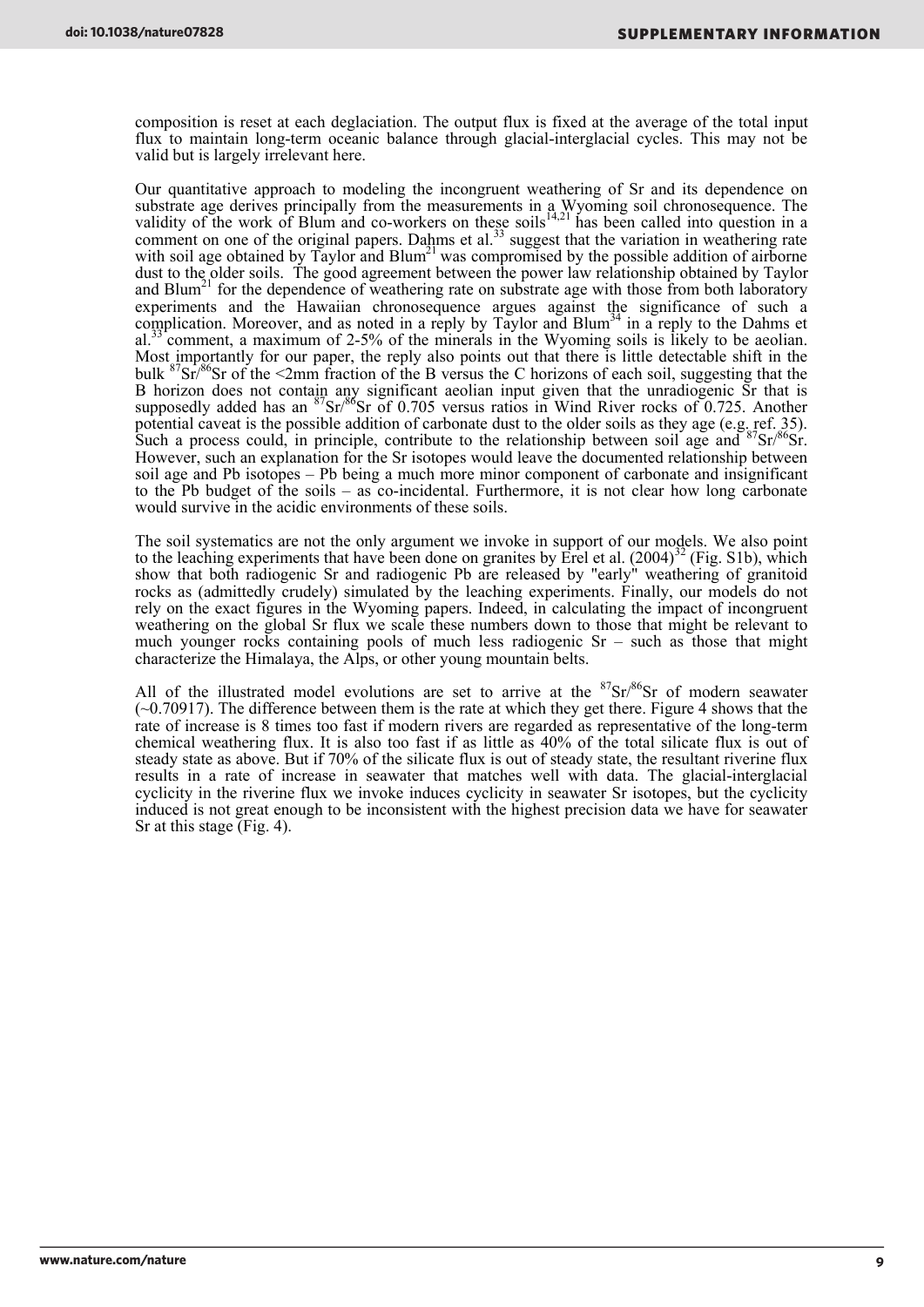

#### **Figure S1:**

**a.** Sr data for weak leaches of the B horizons of soils in a chronosequence from Wyoming,  $USA^{14}$ . Soil age reflects the time since exposure from underneath an ice-sheet. Leaches of soils that were exposed at the last deglaciation are about 0.9% more radiogenic than the whole rock. Sr in local streams is up to 4% more radiogenic than local bulk rocks. The former value is used here as a measure of the anomaly in the Sr being released from the recently glaciated Precambrian shields (for Figure 4 in the paper). The time evolution of the isotopic composition of B horizon Sr in this figure is used to simulate the temporal variability of the riverine flux in an illustrative model of Sr isotopic evolution in the oceans over the past 400 kyr (Figure 4 in the paper).

**b.** Pb and Sr isotopic compositions of weak acid (pH 1) leaches of the Elat granite (squares) as compared with it's whole rock isotopic composition (grey star)<sup>32</sup>, to simulate the effect of weathering release of Sr and Pb The evolution of radiogenic Pb by early leachates explains the radiogenic ratios seen during interglacial periods in records of deep Atlantic  $Pb^{22}$ . This radiogenic Pb is clearly accompanied by Sr more radiogenic than the whole rock.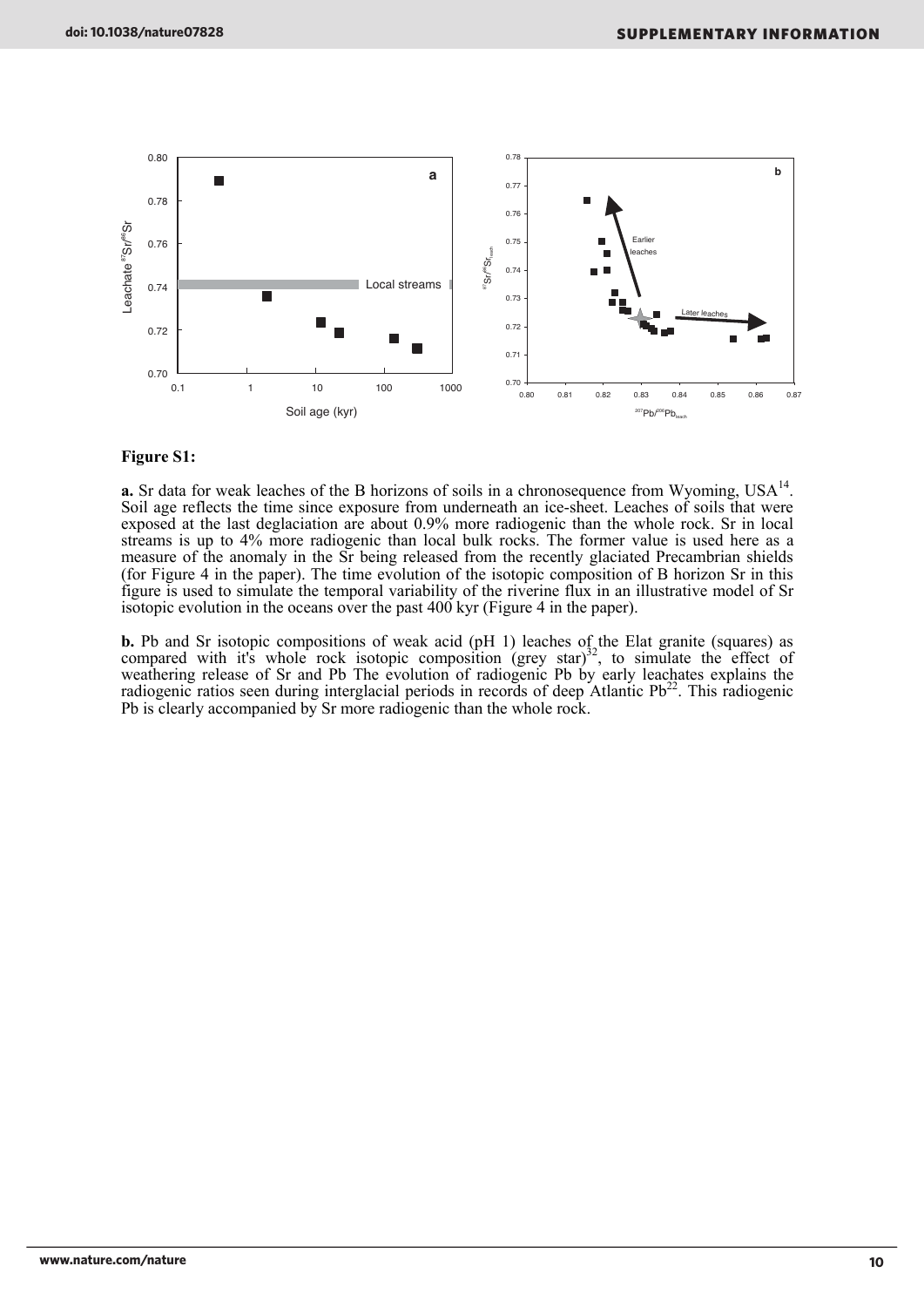#### **Supplementary references:**

1. Palmer, M.R. & Edmond, J.M. The strontium isotope budget of the modern ocean. *Earth Planet. Sci. Lett.* 92, 11-26 (1989).

2. Gaillardet, J., Dupré, B., Louvat, P. & Allègre, C.J. Global silicate weathering and CO2 consumption rates deduced from the chemistry of large rivers. *Chem. Geol.* 159, 3-30 (1999).

3. Galy, A. France-Lanord, C. & Derry, L.A. The strontium isotopic budget of Himalayan Rivers in Nepal and Bangladesh. *Geochim. Cosmochim. Acta* 63, 1905-1925 (1999).

4. Tipper, E.T. et al. The magnesium isotope budget of the modern ocean: Constraints from riverine magnesium isotope ratios. *Earth Planet. Sci. Lett.* 250, 241-253 (2006).

5. Huh, Y., Panteleyev, G., Babich, D., Zaitsev, A. & Edmond, J.M. The fluvial geochemistry of the rivers of Eastern Siberia: III. Tributaries of the Lena and Anabar draining the basement terrain of the Siberian Craton and the Trans-Baikal Highlands. *Geochim. Cosmochim. Acta* 63, 967-987 (1998).

6. Mikhailov, V.N. & Dotsenko, M.A. Peculiarities of the hydrological regimes of the Ganges and Brahmaputra River mouth area. *Water Res.* 33, 389-409 (2006).

7. Moon, S., Huh, Y., Qin, J. & van Pho, N. Chemical weathering of the Hong (Red) River basin: rates of silicate weathering and their controlling factors. *Geochim. Cosmochim. Acta* 71, 1411-1430 (2007).

8. Löfvendahl, R., Aberg, G. & Hamilton, P.J. Strontium in rivers of the Baltic Basin. *Aquatic Sci.* 52, 315-329 (1990).

9. Millot, R., Gaillardet, J., Dupré, B. & Allègre, C.J. Northern latitude weathering rates: clues from the Mackenzie River Basin, Canada. *Geochim. Cosmochim. Acta* 67, 1305-1329 (2003).

10. Bickle, M.J. et al. Fluxes of Sr into the headwaters of the Ganges. *Geochim. Cosmochim. Acta* 67, 2567-2584 (2003)

11. Rai, S.K. & Singh, S.K. Temporal variation in Sr and  ${}^{87}Sr/{}^{86}Sr$  of the Brahmaputra: implications for annual fluxes and tracking flash floods through chemical and isotopic composition. *Geochem. Geophys. Geosyst.* 8, Q08008, 10.1029/2007GC001610 (2007).

12. Hodell, D.A., Mead, G.A. & Mueller, P.A. Variation in the strontium isotopic budget of seawater (8 Ma to present): implications for chemical weathering rates and dissolved fluxes to the oceans. *Chem. Geol.* 80, 291-307 (1990).

13. Davis, A.C., Bickle, M.J. & Teagle, D.A.H. Imbalance in the oceanic strontium budget. *Earth Planet. Sci. Lett.* 211, 173-187 (2003).

14 Blum, J.D. & Erel, Y. Rb-Sr isotope systematics of a granitic soil chronosequence: the importance of biotite weathering. *Geochim. Cosmochim. Acta* 61, 3193-3204 (1997).

15. Inger S. Timing of an extensional detachment during convergent orogeny: new Rb-Sr geochronological data for the Zanskar Shear Zone, northwestern Himalaya. Geology 26, 223-226 (1998).

16. Johnson, M.R.W. & Rogers, G. Rb-Sr ages of micas from the Kathmandu Complex, central Nepalese Himalaya: implications for the evolution of the Main Central Thrust. *J. Geol. Soc. London*  154, 862-869 (1997)

17. Bickle, M.J. et al. Controls on the 87Sr/86Sr ratio of carbonates in the Garhwal Himalaya, headwaters of the Ganges. *J. Geology* 109, 737-753 (2001).

18. Kai, K. & Hayase, I. Rb-Sr age and initial Sr isotopic ratio of some Himalayan rocks. *J. Mass Spectrom. Soc. Japan* 24, 181-188 (1976).

19. Hurford, A.J. Cooling and uplift patterns in the Lepontine Alps South Central Swizerland and an age of vertical movement on the Insubric Line. *Contrib. Mineral. Petrol.* 92, 413-427 (1986).

20. Clark, P.U. et al. The middle Pleistocene transition: characteristics, mechanisms and implications for long-term changes in atmospheric CO<sub>2</sub>. *Quat. Sci. Rev.* 25, 3150-3184 (2006).

21. Taylor, A. & Blum, J.D. Relation between soil age and silicate weathering rates determined from the chemical evolution of a glacial chronosequence. *Geology* 23, 979-982 (1995).

22. Foster, G.L. & Vance, D. Negligible glacial-interglacial variation in continental chemical

weathering rates. *Nature* 444, 918-921 (2006).

23. Kump, L.R. & Alley, R.B. in *Material Fluxes on the Surface of the Earth* (eds Usselman, T.M. & Hay, W.W.) 46-40 (National Academy Press, Washington DC, 1994).

24. Tranter, M. et al. Direct effect of ice-sheets on terrestrial bicarbonate, sulphate and base cation fluxes during the last glacial cycle: minimal impact on atmospheric CO<sub>2</sub> concentrations. *Chem. Geol.* 190, 33-44 (2002).

25. Anderson, S.P. Biogeochemistry of glacial landscape systems. *Annu. Rev. Earth Planet. Sci.* 35, 375-399 (2007).